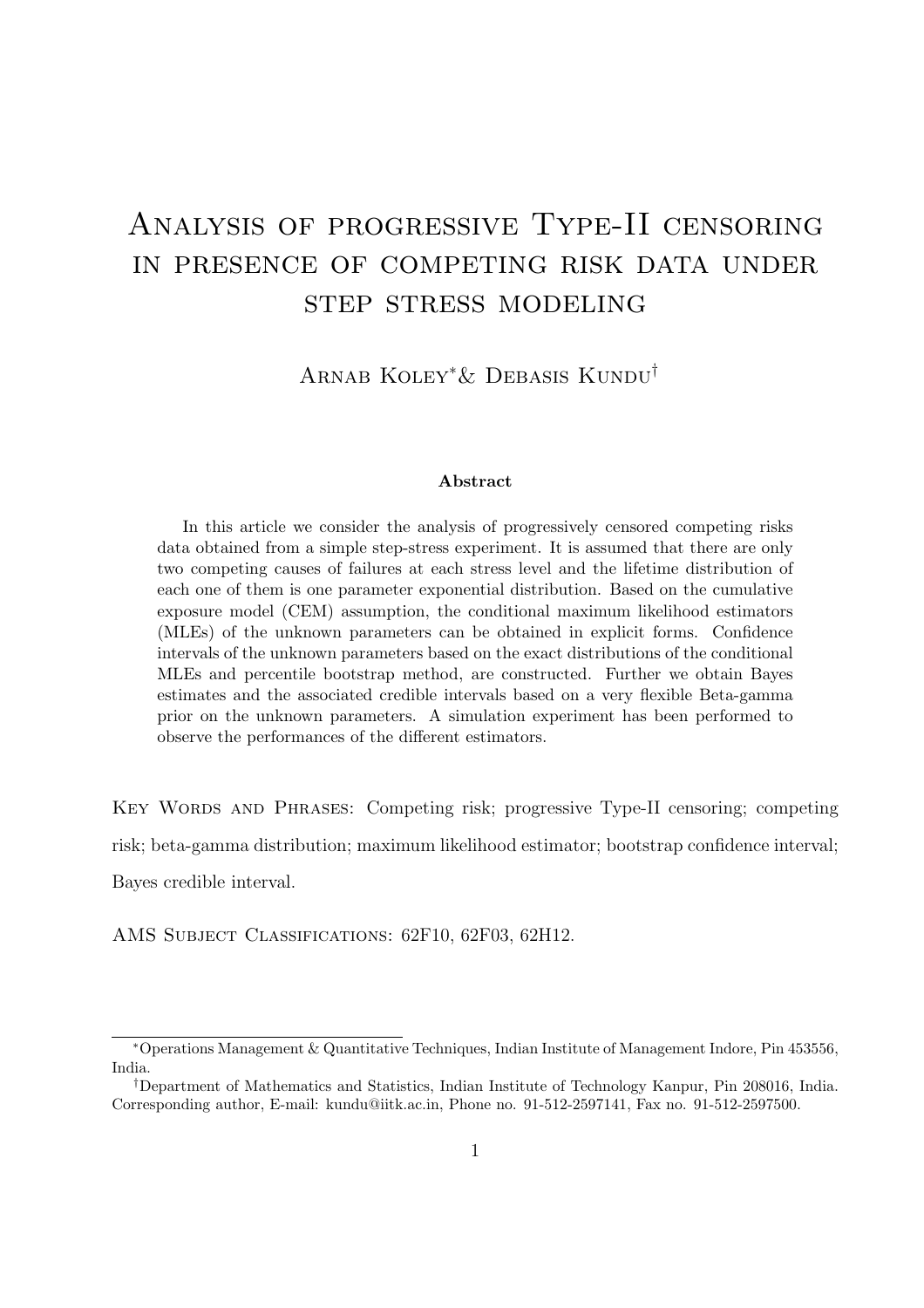# 1 Introduction

The progressive censoring scheme has received a considerable amount of attention in recent years. The progressive Type-II censoring, introduced by Herd [6], can be described as follows. Suppose *n* items are put on a life testing experiment at the time point zero, and  $m$  is a prefixed integer such that  $m(\leq n)$ . Let us further choose non negative integers  $R_1, R_2, \ldots, R_m$  such that,  $m + \sum_{i=1}^{m} R_i = n$ . At the time of the first failure, say  $t_1$ ,  $R_1$  number of units are withdrawn from the system. Similarly, at the time of the second failure, say  $t_2$ ,  $R_2$  number of units are withdrawn from the experiment. This procedure continues till the failure of the m-th unit takes place with the remaining  $R_m$  number of units are removed from the system. It is to be noted that Type-II censoring scheme can be obtained by taking  $R_1 = R_2 = \ldots =$  $R_{m-1} = 0$  and  $R_m = n-m$ . For more details on progressive censoring schemes one is referred to the book by Balakrishnan and Cramer [2].

In a typical life testing experiment it may be difficult to get sufficient number of failures under normal operating conditions. Due to this reason, to carry out a statistical analysis, the experimenter artificiality changes the environment of the operating condition to get early failures. In statistical literature this is called as 'accelerated life testing' (ALT) experiment. There are different ways of conducting an ALT experiment. One of the popular methods is known as 'simple step stress life test', which is commonly called as simple SSLT experiment. In a simple SSLT experiment, the experimenter enforces a stress level at a time point in the middle of the experiment. More specifically, in a simple SSLT experiment suppose  $n$ units are placed in the experiment under the first or initial stress level  $S_1$ , then the units are subjected to another stress level say,  $S_2$  at a predefined time point  $\tau$ . The experiment stops in the second stress level when a prefixed number of failures, say  $m$ , takes place. Suppose,  $n_1$  units have failed under first stress level and  $n_2 = m - n_1$  units have failed in the second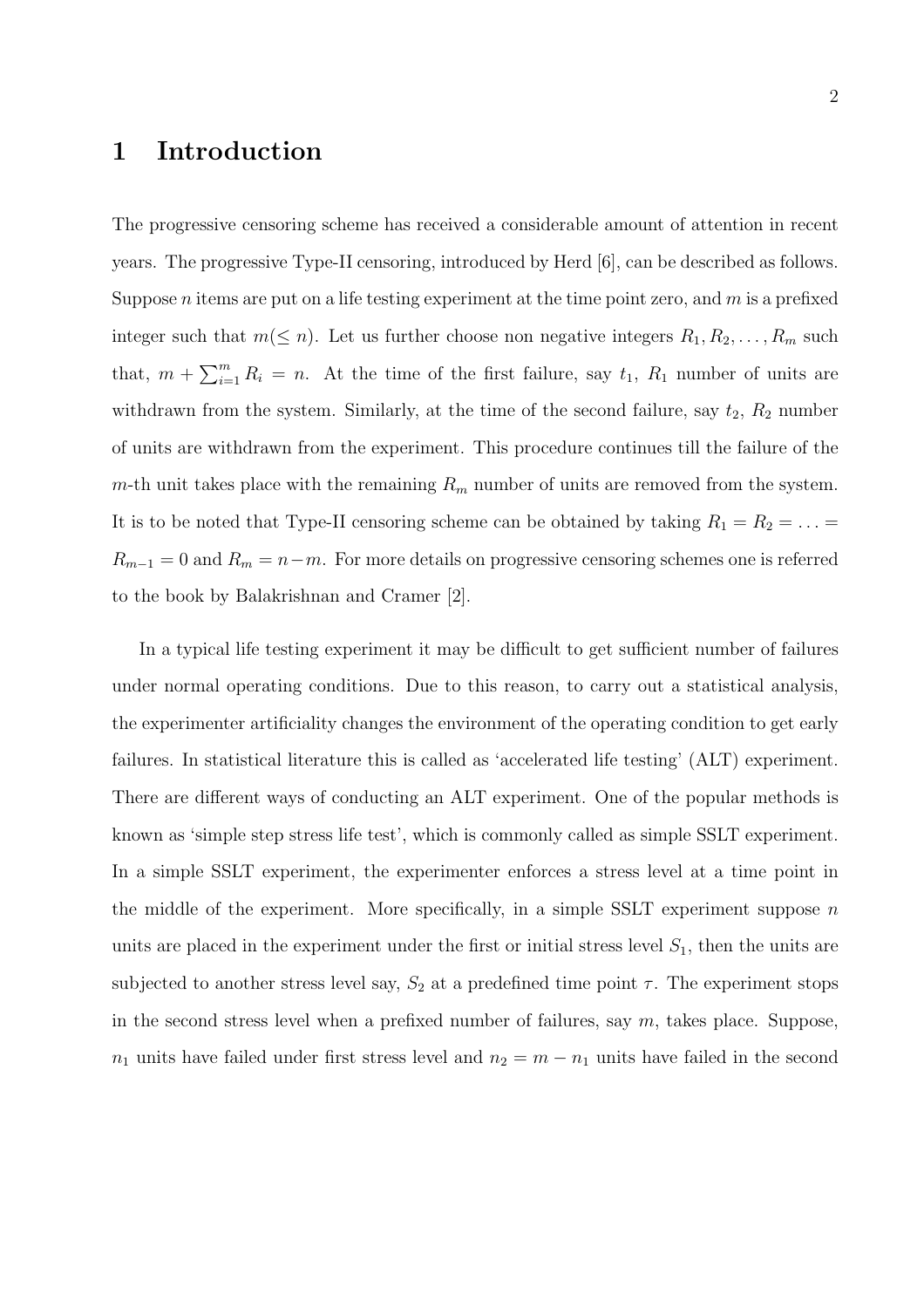stress level before the experiment stops, then the data set becomes:

$$
data = \{(t_{1:n}, \ldots, t_{n_1+n_2:n}) : 0 < t_{1:n} < \ldots < t_{n_1:n} \leq \tau < t_{n_1+1:n} < \ldots < t_{n_1+n_2:n}\}.
$$

Note that a Type-II progressive censoring scheme can be easily incorporated to a simple SSLT experiment.

Different types of models assumptions are made in analyzing the data obtained from a simple SSLT experiment. The most common and popular model is the cumulative exposure model (CEM). The CEM was first proposed by Sedyakin [11]. Under the assumptions of CEM, the residual life of a unit at a stress level depends only on the cumulative exposure that the unit has experienced, no matter how this exposure was accumulated. Let us consider a simple SSLT experiment as described before with cumulative distribution function(CDF) of the units at the *i*-th stress level being  $F_i(\cdot|\theta_i)$ , where  $\theta_i$  is the vector of parameters associated with the *i*-th stress level, for  $i = 1, 2$ . Suppose  $F(\cdot)$  denotes the CDF of an experimental unit under CEM. Then under the assumptions of CEM,  $F(\cdot)$  is related to CDF under each stress level by the following set of equations.

$$
F(t) = \begin{cases} F_1(t|\theta_1), & \text{if } 0 < t < \tau, \\ F_2(t - \tau + h|\theta_2), & \text{if } \tau < t, \\ 0, & \text{otherwise.} \end{cases}
$$

where,  $F_1(\tau | \theta_1) = F_2(h | \theta_2)$ . For more details on step-stress modeling, one is referred to Kundu and Ganguly [7].

In a reliability experiment, it is interesting to asses some specific risk factors in presence of other risk factors. In the statistical literature this is called the competing risk problem. In a typical competing risk problem a unit may fail due to several causes. In this case one observes time of failure and the associated cause of failure also. Let  $\delta$  be an indicator variable showing the cause of failure of a unit. Then the data set is

$$
data = \{(z_{1:n}, \delta_1), (z_{2:n}, \delta_2), \ldots, (z_{n:n}, \delta_n)\}.
$$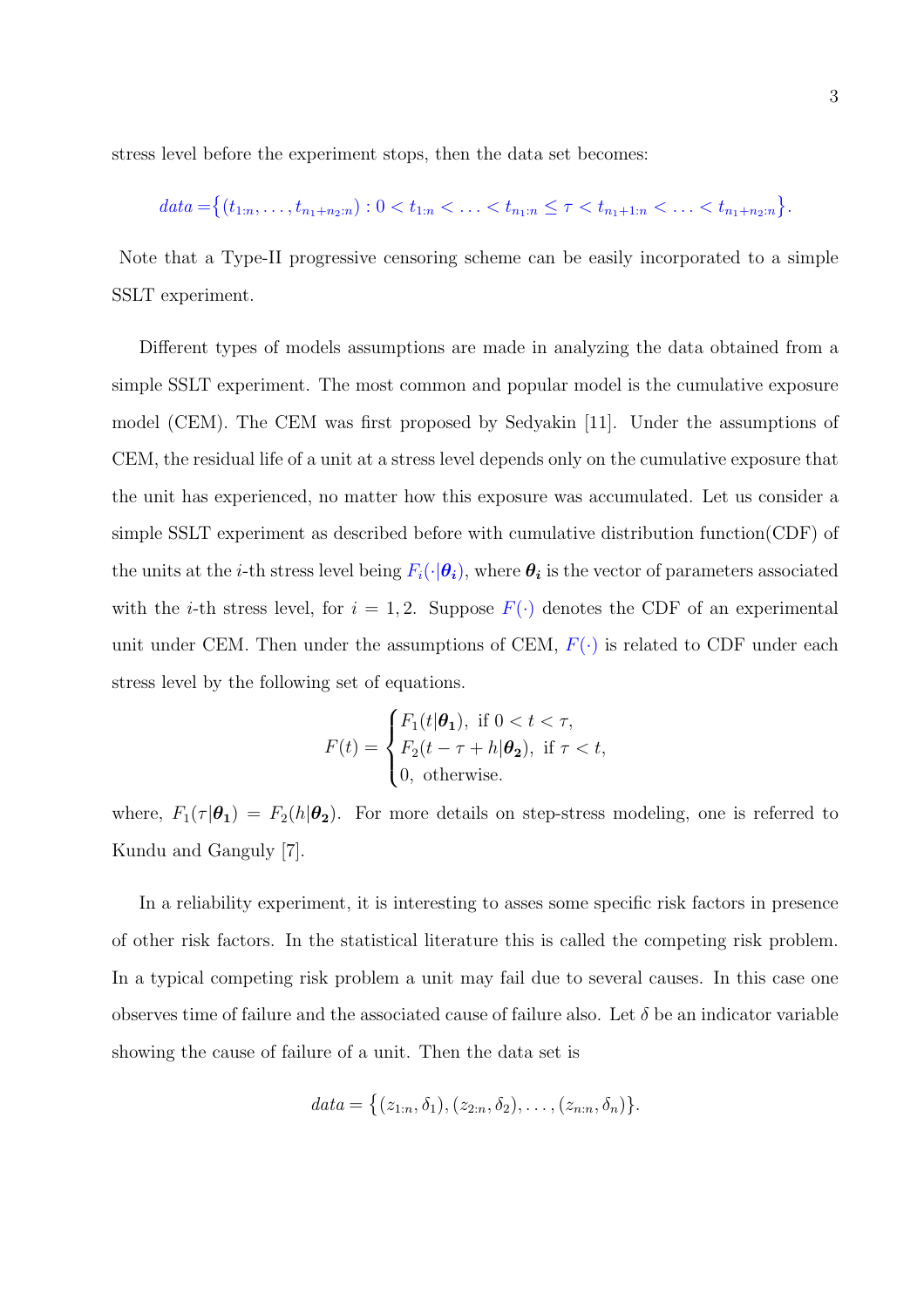Here,  $z_{i:n}$  denotes the failure time of the *i*-th unit. Cox [4] suggested latent failure time models in which the risks are assumed to be independent to each other. In this model, suppose *n* units are put in the experiment and  $X_1, X_2, \ldots, X_p$  are the random variables denoting the lifetimes of p competing risks responsible for the failure of units. Then a unit fails as soon as one of the competing risks causes the unit fail. An extensive amount of work has been done under this assumption. For more details on competing risks related problems, one is referred to the book by Crowder [5].

In this article we have considered simple step stress modeling under progressive Type-II censoring in presence of competing risks. We have made the CEM assumption for both the causes. In the first stress level the distributions of the competing causes of failures are assumed to be exponential distributions with mean  $\theta_{11}(> 0)$  and  $\theta_{21}(> 0)$ , respectively, whereas in the second stress level the corresponding distributional assumptions become exponential with corresponding means  $\theta_{12}(> 0)$  and  $\theta_{22}(> 0)$ , respectively. It should be mentioned that the results here are close to those results obtained by Xie, Balakrishnan and Han [12] without the presence of any competing causes of failures. The proposed model is connected to Type-I progressively hybrid censored competing risks data considered by Kundu and Joarder [8] and a more general hybrid censoring model in this regard discussed by the authors in Koley and Kundu [9]. But so far no body has considered the model, under this most general set up. The exact distributions of the conditional MLEs have been obtained, and based on the exact distribution approximate confidence intervals have been constructed. Since the construction of the confidence intervals based on exact distributions of the conditional MLEs are quite challenging, we have obtained Bayes estimates and the associated credible intervals under a very general set of prior, which has not been addressed before. It is assumed that  $(\theta_{11}^{-1}, \theta_{21}^{-1})$ follows a Beta-gamma distribution, and similarly,  $(\theta_{12}^{-1}, \theta_{22}^{-1})$  also follows a Beta-gamma distribution. Based on this prior assumptions, we provide the Bayes estimates with respect to squared error loss function, and the associated credible intervals based on Gibbs sampling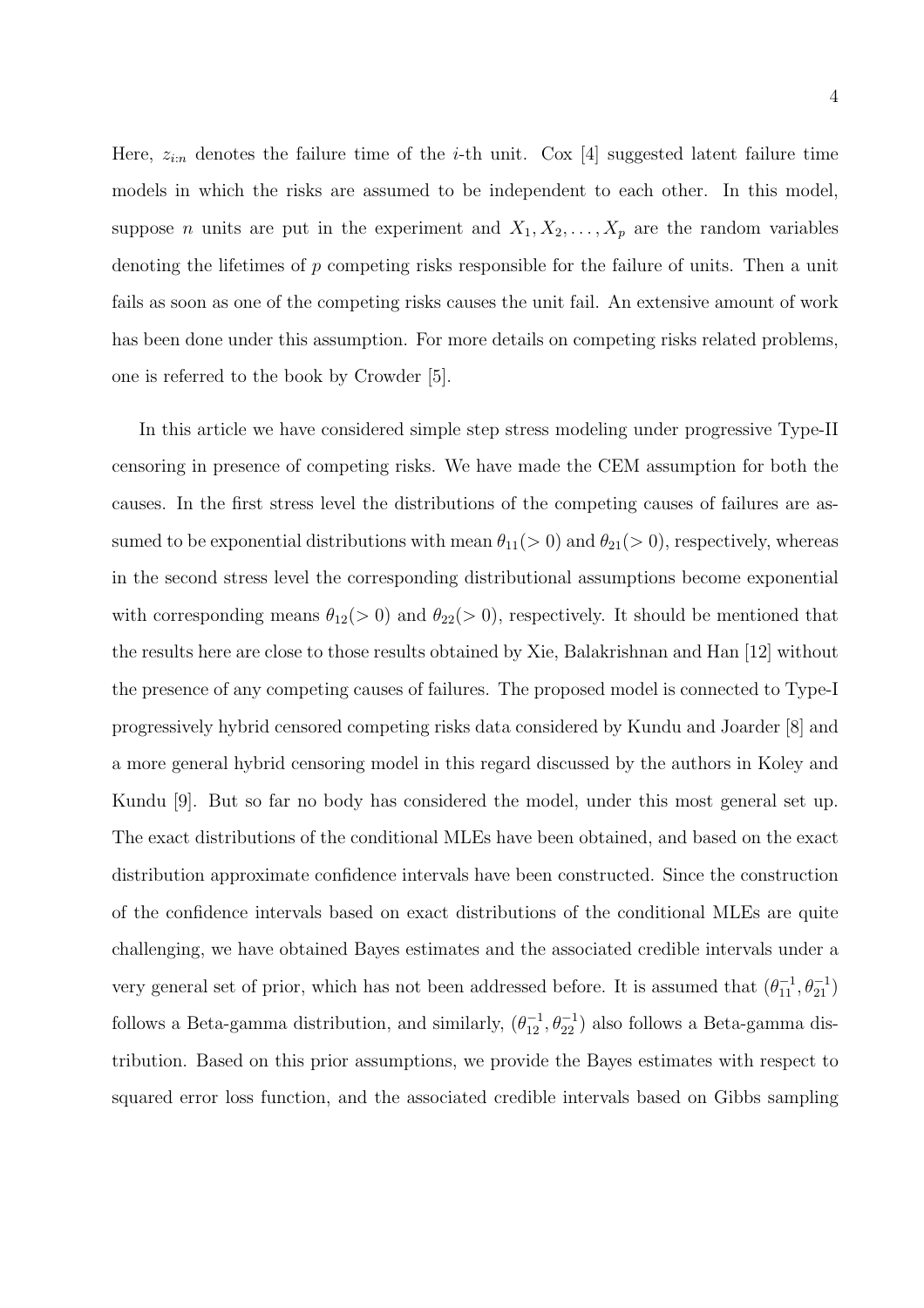method. Extensive simulations have been performed to observe the behavior of the different estimators.

The rest of the paper is organized as follows. In Section 2 we describe model assumption and MLEs of the parameters, the distribution of the conditional MLEs are also derived in Section 2. Different types of confidence intervals namely approximate and percentile bootstrap confidence intervals are constructed in Section 3. Further we carry out the Bayesian inference in Section 4. An extensive simulation study is reported in Section 5 and finally we conclude the paper in Section 6. All the proofs of the results are given in the Appendix.

## 2 Model, MLEs & Distribution of Conditional MLEs

As it has been mentioned before, n,  $m(< n)$  and  $(R_1, \ldots, R_m)$  such that  $m + \sum_{i=1}^{m} R_i = n$ are pre-fixed integers. It is assumed that an experiment starts with  $n$  units at the first stress level. The operating condition of the experiment changes to a second stressed level at a fixed time point  $\tau$ . For  $i \in \{1, 2, ..., m\}$ ,  $R_i$  units are removed from the remaining  $(n - i - R_1 - \ldots - R_{i-1})$  units at the *i*-th failure time of the experiment. The experiment stops as soon as the  $m$ -th unit fails. At each stress level there are two causes of failures. For  $i, j = 1, 2$ , let  $X_{ij}$  denote the random variable associated with the *i*-th risk at the *j*-th stress level of the experiment. It is also assumed that the causes of failures follow Cox's latent failure time model and the distribution functions of the different causes at the two stress levels satisfy CEM assumption. One would observe the failure time points and the cause associated with each failure. The random variable associated with the failure at the first stress level is  $Z_1 = \min\{X_{11}, X_{21}\}\$  and similarly,  $Z_2 = \min\{X_{12}, X_{22}\}\$  is the random variables associated with the failure at the second stress level. Moreover, let us define a new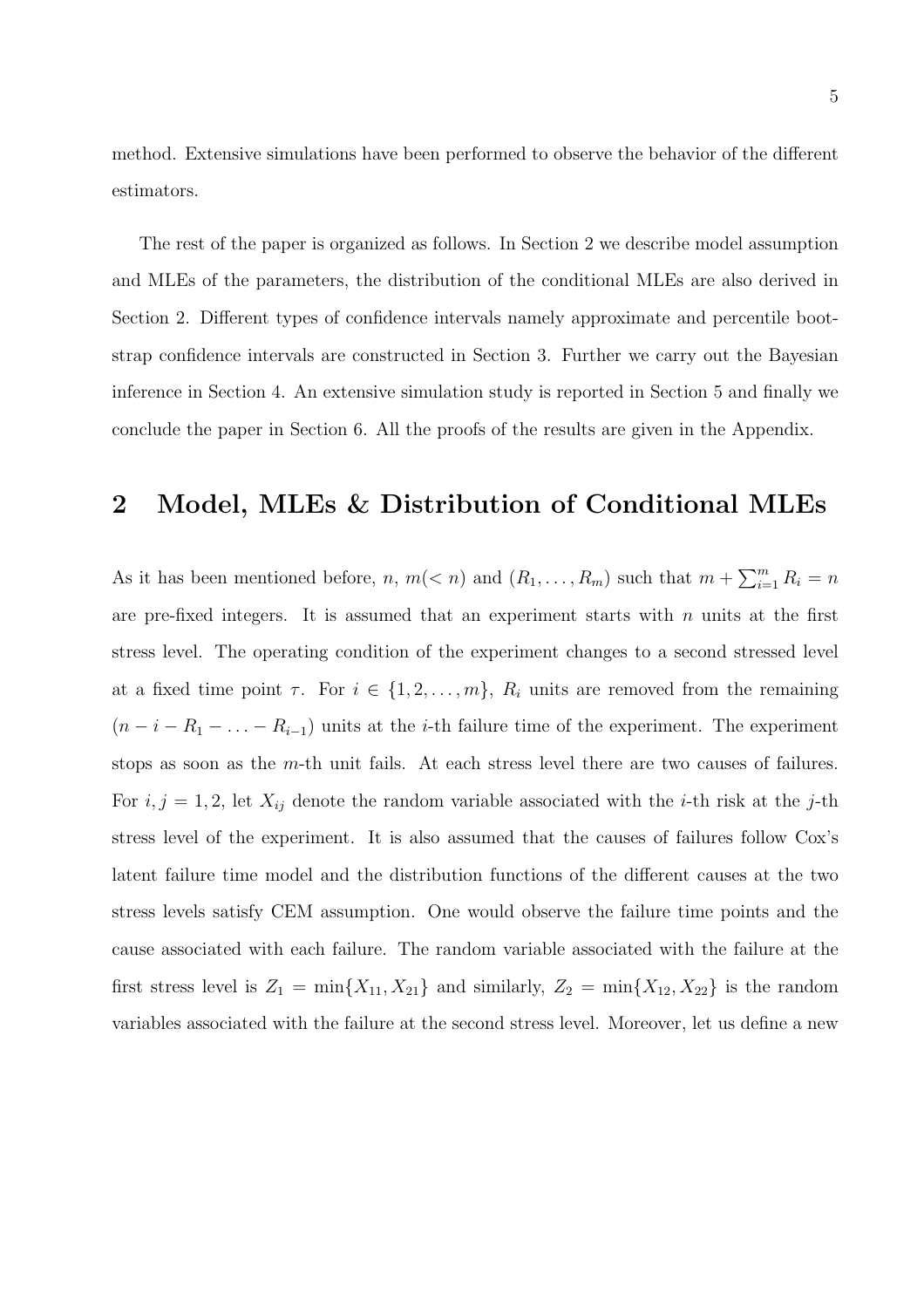random variable

$$
Z = \begin{cases} Z_1, & \text{at the first stress level} \\ Z_2, & \text{at the second stress level.} \end{cases}
$$

Thus Z is the random variable denoting the failure time of the units. Let us denote by  $\mathcal{D}_1$ and  $\mathcal{D}_2$  the observed data sets at the first and second stress level, respectively. Thus if  $D$  is the random variable denoting the number of failures at the first stress level then  $\mathcal{D}_1$  and  $\mathcal{D}_2$ are of the following form

$$
\mathcal{D}_1 = \{ (z_{1:m:n}, R_1, \delta_{1,1}), (z_{2:m:n}, R_2, \delta_{2,1}), \dots, (z_{d:m:n}, R_d, \delta_{d,1}) \}
$$
  
\n
$$
\mathcal{D}_2 = \{ (z_{d+1:m:n}, R_{d+1}, \delta_{d+1,2}), (z_{d+2:m:n}, R_{d+2}, \delta_{d+2,2}), \dots, (z_{m:m:n}, R_m, \delta_{m,2}) \}
$$
  
\nwhere

 $d$ : is the number of failures observed at the first stress level.

 $\delta_{i,j} =$  $\sqrt{ }$ 1, if the *i*-th failure comes from the first cause at the *j*-th stress level, 0, if the *i*-th failure comes from the second cause at the *j*-th stress level.

Clearly the complete data of the experiment is  $\{\mathcal{D}_1, \mathcal{D}_2\}.$ 

It is to be noted that, for  $z_{i:m:n} < \tau$ , the likelihood contribution of  $(z_{i:m:n}, \delta_{i,1} = 1)$  is,

$$
L(\theta_{11}, \theta_{21}, \theta_{12}, \theta_{22} | (z_{i:m:n}, \delta_{i,1} = 1)) = \frac{1}{\theta_{11}} e^{-\frac{1}{\theta_{11}} z_{i:m:n}(1 + R_i)} e^{-\frac{1}{\theta_{21}} z_{i:m:n}(1 + R_i)}
$$
  
= 
$$
\frac{1}{\theta_{11}} e^{-\left(\frac{1}{\theta_{11}} + \frac{1}{\theta_{21}}\right) z_{i:m:n}(1 + R_i)}.
$$
 (1)

Similarly, the likelihood contribution of  $(z_{i:m:n}, \delta_{i,1} = 0)$  is

$$
L(\theta_{11}, \theta_{21}, \theta_{12}, \theta_{22} | (z_{i:m:n}, \delta_{i,1} = 0)) = \frac{1}{\theta_{21}} e^{-(\frac{1}{\theta_{11}} + \frac{1}{\theta_{21}})z_{i:m:n}(1 + R_i)}.
$$
 (2)

On the other hand, for  $\tau < z_{i:m:n}$ , the likelihood of  $(z_{i:m:n}, \delta_{i,2} = 1)$  is

$$
L(\theta_{11}, \theta_{21}, \theta_{12}, \theta_{22} | (z_{i:m:n}, \delta_{i,2} = 1)) = \frac{1}{\theta_{12}} e^{-\frac{1}{\theta_{12}}(z_{i:m:n} - \tau) - \frac{\tau}{\theta_{11}}} e^{-\frac{1}{\theta_{22}}(z_{i:m:n} - \tau) - \frac{\tau}{\theta_{21}}} = \frac{1}{\theta_{12}} e^{-\left(\frac{1}{\theta_{12}} + \frac{1}{\theta_{22}}\right)(z_{i:m:n} - \tau) - \tau\left(\frac{1}{\theta_{11}} + \frac{1}{\theta_{21}}\right)}.
$$
(3)

Similarly, for  $\tau < z_{i:m:n}$ , the likelihood contribution of  $(z_{i:m:n}, \delta_{i,2} = 0)$  is

$$
L(\theta_{11}, \theta_{21}, \theta_{12}, \theta_{22} | (z_{i:m:n}, \delta_{i,2} = 0)) = \frac{1}{\theta_{22}} e^{-(\frac{1}{\theta_{12}} + \frac{1}{\theta_{22}})(z_{i:m:n} - \tau) - \tau(\frac{1}{\theta_{11}} + \frac{1}{\theta_{21}})}.
$$
(4)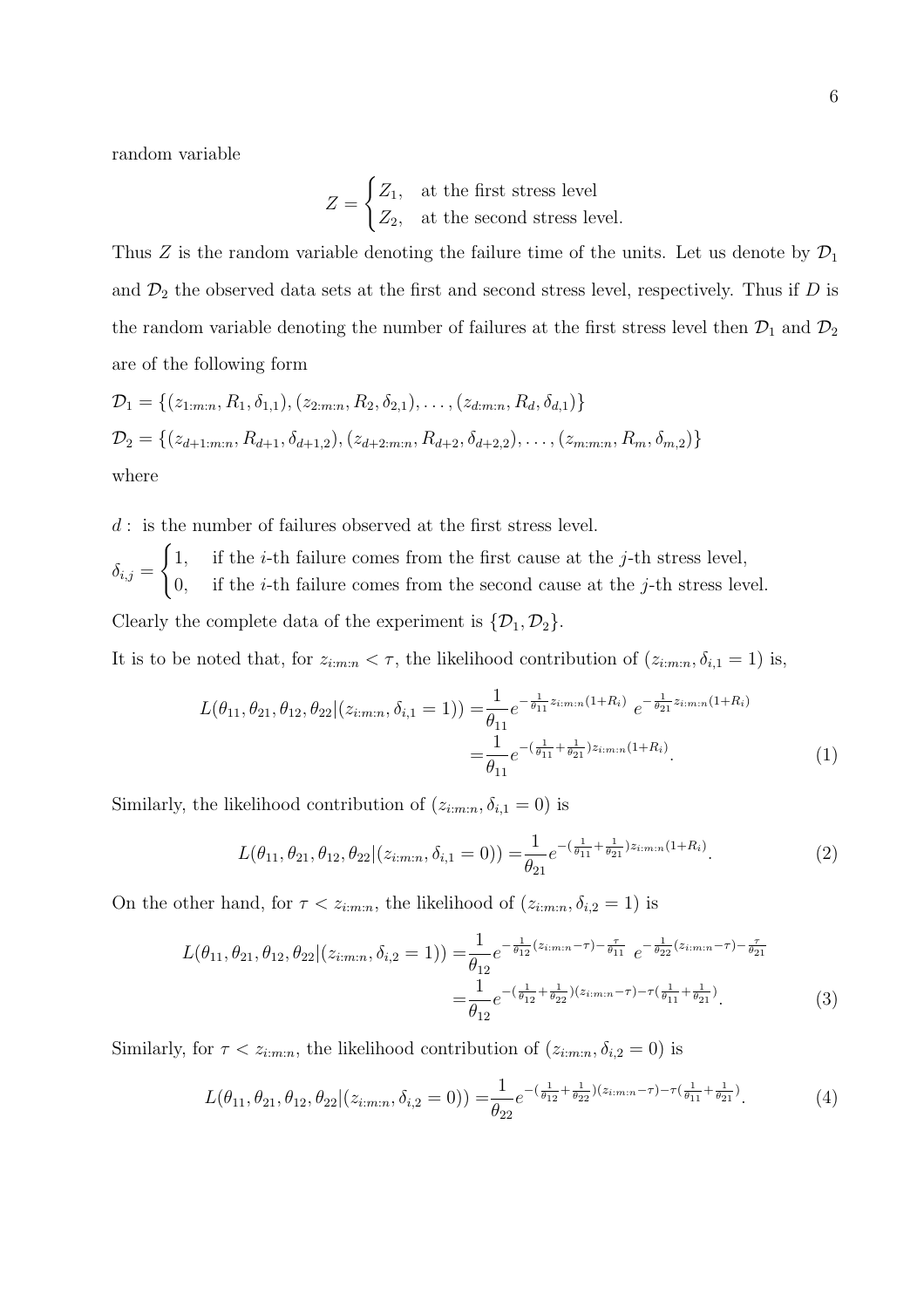Let us use the following notations:

$$
W_1 = \sum_{i=1}^{D} Z_{i:m:n} (1 + R_i) + \tau \left[ (m - D) + \sum_{i=D+1}^{m} R_i \right] \text{ and } W_2 = \sum_{i=D+1}^{m} (Z_{i:m:n} - \tau)(1 + R_i).
$$

For  $i, j = 1, 2$ , suppose  $D_{ij}$  is the random variable denoting the number of failures occurring due to cause i in the j -th stress level. Clearly  $D_{21} = D - D_{11}$  and  $D_{22} = m - D - D_{12}$ . The likelihood function from the expressions  $(1)$  to  $(4)$  and based on the data, can be written as,

$$
L(\theta_{11}, \theta_{21}, \theta_{12}, \theta_{22} | data) = c \left(\frac{1}{\theta_{11}}\right)^{d_{11}} \left(\frac{1}{\theta_{21}}\right)^{d - d_{11}} \left(\frac{1}{\theta_{12}}\right)^{d_{12}} \left(\frac{1}{\theta_{22}}\right)^{m - d - d_{12}} e^{-\frac{w_1}{\theta_{11}} - \frac{w_2}{\theta_{22}}},
$$
\n<sup>(5)</sup>

where, c is the normalizing constant, independent of the parameters and for  $s = 1, 2$ , 1  $\theta_{.s}$ = 1  $\theta_{1s}$  $+$ 1  $\theta_{2s}$ . Here  $d \in \{0, 1, \ldots, m\}, d_{11} \in \{0, 1, \ldots, d\}$  and  $d_{12} \in \{0, 1, \ldots, m-d\}$ . Derivation of c is supplied in the Appendix. For  $i, j = 1, 2$ , MLEs of  $\theta_{ij}$  are obtained by maximizing the likelihood (or equivalently the log likelihood) function. Note that the MLE of  $\theta_{ij}$  exists only if  $D_{ij} > 0$  and it is given by,

$$
\widehat{\theta}_{ij} = \frac{W_j}{D_{ij}}, \quad i, j = 1, 2. \tag{6}
$$

Next we derive the exact distribution of the conditional MLEs of the unknown parameters. We use the following two notations. Suppose  $f_G(x; a, b, c)$  is a shifted Gamma distribution with probability density function (PDF)

$$
f_G(x;a,b,c) = \frac{c^b}{\Gamma(b)}(x-a)^{b-1}e^{-c(x-a)}, \ x > a, a \in (-\infty, \infty), b > 0, c > 0
$$

and

$$
F_G(x;a,b,c) = \int_a^x f_G(u;a,b,c) \ du.
$$

Let us define an event  $\mathcal{D}^* = \{D_{11} > 0, D_{21} > 0, D_{12} > 0, D_{22} > 0\}$ . Note that MLEs of all the parameters exist only if the event  $\mathcal{D}^*$  occurs. For  $s = 1, 2$ , the distribution functions of  $\widehat{\theta}_{s1}$  and  $\widehat{\theta}_{s2}$  are given below.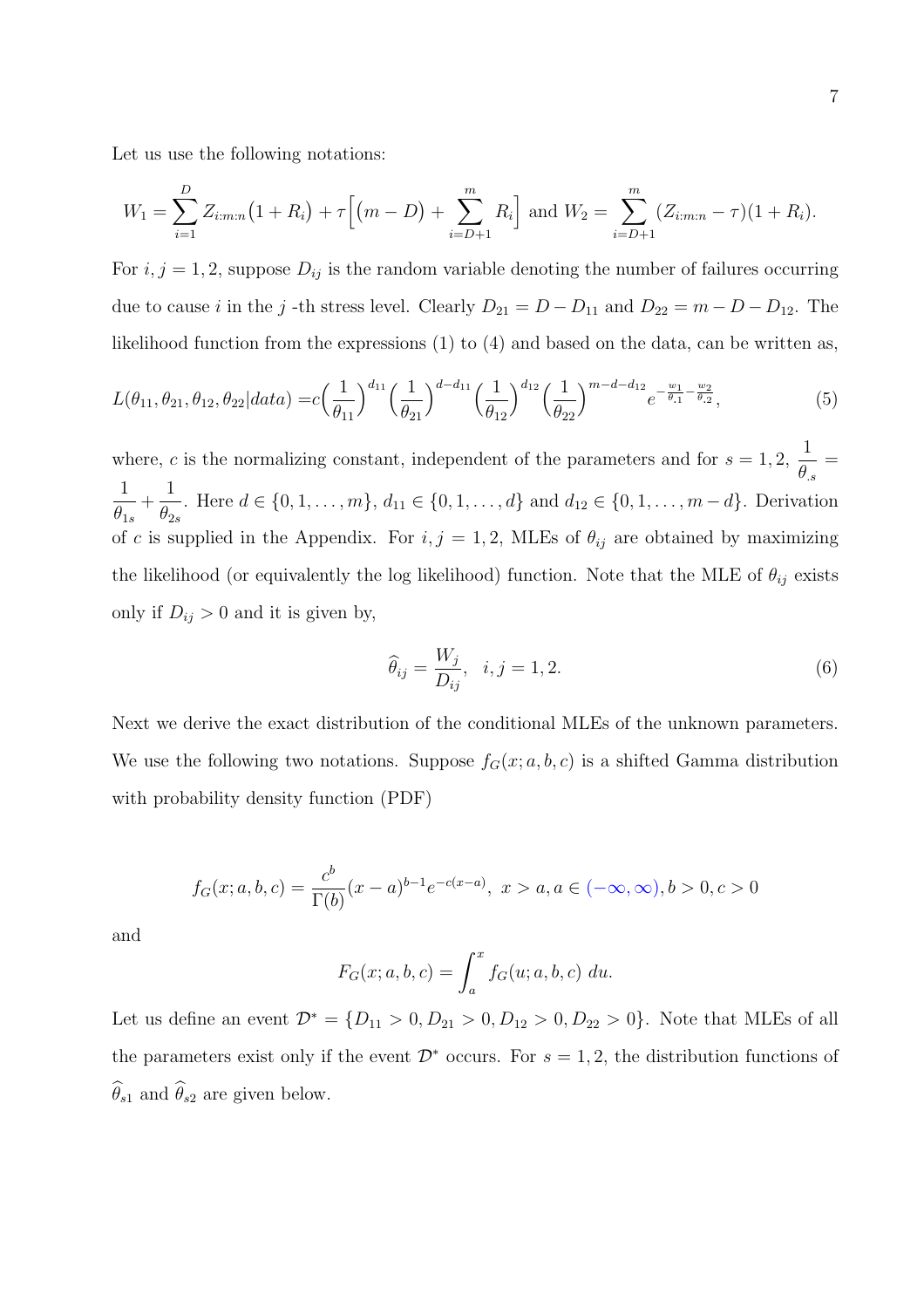**Theorem 1.** *For*  $s = 1, 2$ *, the distribution function of*  $\widehat{\theta}_{s1}$  *is given by,* 

$$
F_{\widehat{\theta}_{s1|D^*}}(x) = P(\widehat{\theta}_{s1} \leq x | \mathcal{D}^*)
$$
  
\n
$$
= \frac{c}{P(\mathcal{D}^*)} \sum_{d=2}^{m-2} \sum_{i=1}^{d-1} \left[ \binom{d}{i} \left( \frac{\theta_{s1}}{\theta_{11} + \theta_{21}} \right)^{d-i} \left( 1 - \frac{\theta_{s1}}{\theta_{11} + \theta_{21}} \right)^i \left[ 1 - \left( \frac{\theta_{22}}{\theta_{12} + \theta_{22}} \right)^{m-d} - \left( \frac{\theta_{12}}{\theta_{12} + \theta_{22}} \right)^{m-d} \right] \frac{1}{\prod_{j=1}^{m-1} \sum_{p=j}^{m-d} (1 + R_p)} \times
$$
  
\n
$$
\sum_{l=0}^d \left[ \frac{(-1)^l e^{-\frac{\tau}{\theta_{11}}} [l+m-d + \sum_{j=d-l+1}^m R_j]}{\prod_{j=1}^d \sum_{p=d-l+1}^{d-l+1} (1 + R_p) \prod_{j=d-l+1}^m \sum_{p=j}^{d-l} (1 + R_p) \right]} \times
$$
  
\n
$$
F_G\left(x; \frac{\tau}{i} [l+m-d + \sum_{j=d-l+1}^m R_j], d, \frac{i}{\theta_1} \right) \bigg]. \tag{7}
$$

*Proof.* See the Appendix.

**Corollary 1.1.** *For*  $s = 1, 2$ *, the probability density function of*  $\widehat{\theta}_{s1}$ *, obtained by taking the derivative of*  $F_{\widehat{\theta}_{s1|\mathcal{D}^*}}(x)$ *, is given by,* 

$$
f_{\hat{\theta}_{s1|\mathcal{D}^*}}(x) = \frac{c}{P(\mathcal{D}^*)} \sum_{d=2}^{m-2} \sum_{i=1}^{d-1} \left[ \binom{d}{i} \left( \frac{\theta_{s1}}{\theta_{11} + \theta_{21}} \right)^{d-i} \left( 1 - \frac{\theta_{s1}}{\theta_{11} + \theta_{21}} \right)^i \left[ 1 - \left( \frac{\theta_{22}}{\theta_{12} + \theta_{22}} \right)^{m-d} - \left( \frac{\theta_{12}}{\theta_{12} + \theta_{22}} \right)^{m-d} \right] \frac{1}{\prod_{j=1}^{m-d} \sum_{p=j}^{m-d} (1 + R_p)} \times \sum_{l=0}^d \left[ \frac{(-1)^l e^{-\frac{\tau}{\theta_{11}}} \left[ l + m - d + \sum_{j=d-l+1}^m R_j \right]}{\left[ \prod_{j=1}^l \sum_{p=d-l+1}^{d-l+j} (1 + R_p) \right] \left[ \prod_{j=1}^{d-l} \sum_{p=j}^{d-l} (1 + R_p) \right]} \times f_G \left( x; \frac{\tau}{i} \left[ l + m - d + \sum_{j=d-l+1}^m R_j \right], d, \frac{i}{\theta_1} \right) \right]. \tag{8}
$$

**Theorem 2.** *For*  $s = 1, 2$ *, the distribution function of*  $\widehat{\theta}_{s2}$  *is given by,* 

$$
F_{\hat{\theta}_{s2}|\mathcal{D}^*}(x) = P(\hat{\theta}_{s2} \le x|\mathcal{D}^*)
$$
  
= 
$$
\frac{c}{P(\mathcal{D}^*)} \sum_{d=2}^{m-2} \sum_{k=1}^{m-d-1} \left[ \left[ 1 - \left( \frac{\theta_{21}}{\theta_{11} + \theta_{21}} \right)^d - \left( \frac{\theta_{11}}{\theta_{11} + \theta_{21}} \right)^d \right] \binom{m-d}{k} \times \left( 1 - \frac{\theta_{s2}}{\theta_{12} + \theta_{22}} \right)^k \left( \frac{\theta_{s2}}{\theta_{12} + \theta_{22}} \right)^{m-d-k} \frac{1}{\prod_{j=1}^{m-d} \sum_{p=j}^{m-d} (1 + R_p)} \times \right.
$$

 $\blacksquare$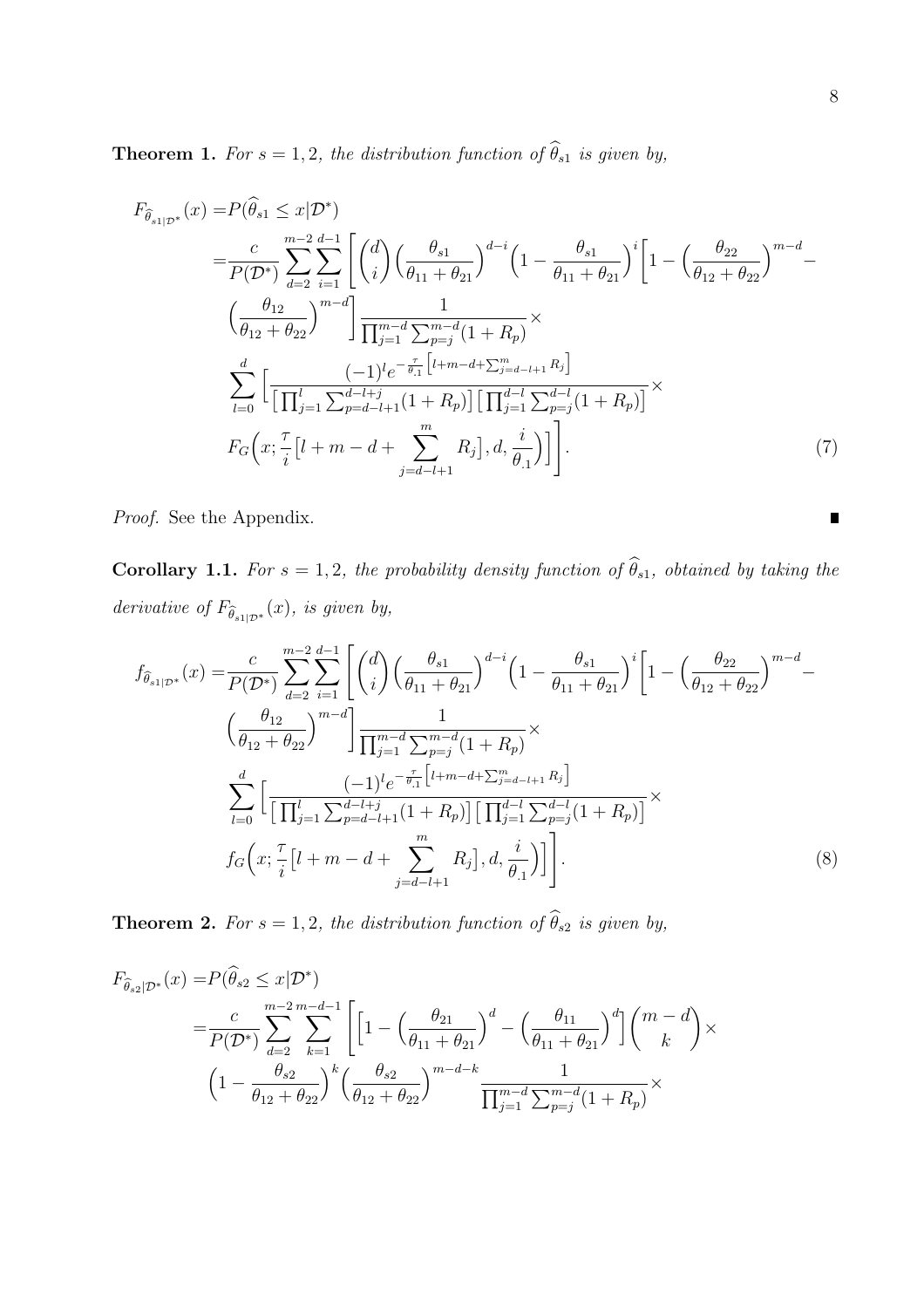$$
\sum_{l=0}^{d} \frac{(-1)^{l} e^{-\frac{\tau}{\theta_{.1}} \left[ l+m-d+\sum_{i=d-l+1}^{m} R_{i} \right]}}{\left[ \prod_{j=1}^{l} \sum_{p=d-l+1}^{d-l+j} (1+R_{p}) \right] \left[ \prod_{j=1}^{d-l} \sum_{p=j}^{d-l} (1+R_{p}) \right]} F_{G}\left(x; 0, m-d, \frac{k}{\theta_{.2}}\right) \Bigg].
$$
\n(9)

*Proof.* See the Appendix.

**Corollary 2.1.** *For*  $s = 1, 2$ *, the probability density function of*  $\widehat{\theta}_{s2}$ *, obtained by taking the derivative of*  $F_{\widehat{\theta}_{s2|\mathcal{D}^*}}(x)$ *, is given by,* 

$$
f_{\hat{\theta}_{s2}|D^*}(x) = \frac{c}{P(\mathcal{D}^*)} \sum_{d=2}^{m-2} \sum_{k=1}^{m-d-1} \left[ \left[ 1 - \left( \frac{\theta_{21}}{\theta_{11} + \theta_{21}} \right)^d - \left( \frac{\theta_{11}}{\theta_{11} + \theta_{21}} \right)^d \right] \binom{m-d}{k} \times \right. \\
\left. \left( 1 - \frac{\theta_{s2}}{\theta_{12} + \theta_{22}} \right)^k \left( \frac{\theta_{s2}}{\theta_{12} + \theta_{22}} \right)^{m-d-k} \frac{1}{\prod_{j=1}^{m-d} \sum_{p=j}^{m-d} (1 + R_p)} \times \right. \\
\left. \sum_{l=0}^d \frac{(-1)^l e^{-\frac{\tau}{\theta_{11}}} \left[ l + m - d + \sum_{i=d-l+1}^m R_i \right]}{\left[ \prod_{j=1}^l \sum_{p=d-l+1}^{d-l+1} (1 + R_p) \right] \left[ \prod_{j=1}^{d-l} \sum_{p=j}^{d-l} (1 + R_p) \right]} f_G(x; 0, m-d, \frac{k}{\theta_{.2}}) \right].\n\tag{10}
$$

# 3 Confidence intervals

In this section we construct approximate confidence intervals based on the exact distribution of the conditional MLEs and percentile bootstrap confidence intervals (CI) of the parameters of interest. They are discussed below.

### 3.1 Approximate confidence interval

For any  $\alpha \in (0,1)$ , if  $\theta_{ij}^L$  and  $\theta_{ij}^U$  denote  $100(1-\alpha)\%$  lower and upper confidence limits of  $\theta_{ij}$ then they are obtained by solving for  $\theta_{ij}$  the following two equations:

$$
F_{\widehat{\theta}_{ij}|D^*}(\widehat{\theta}_{ij}^{obs}) = 1 - \frac{\alpha}{2},\tag{11}
$$

$$
F_{\hat{\theta}_{ij}|D^*}(\hat{\theta}_{ij}^{obs}) = \frac{\alpha}{2}.
$$
\n(12)

 $\blacksquare$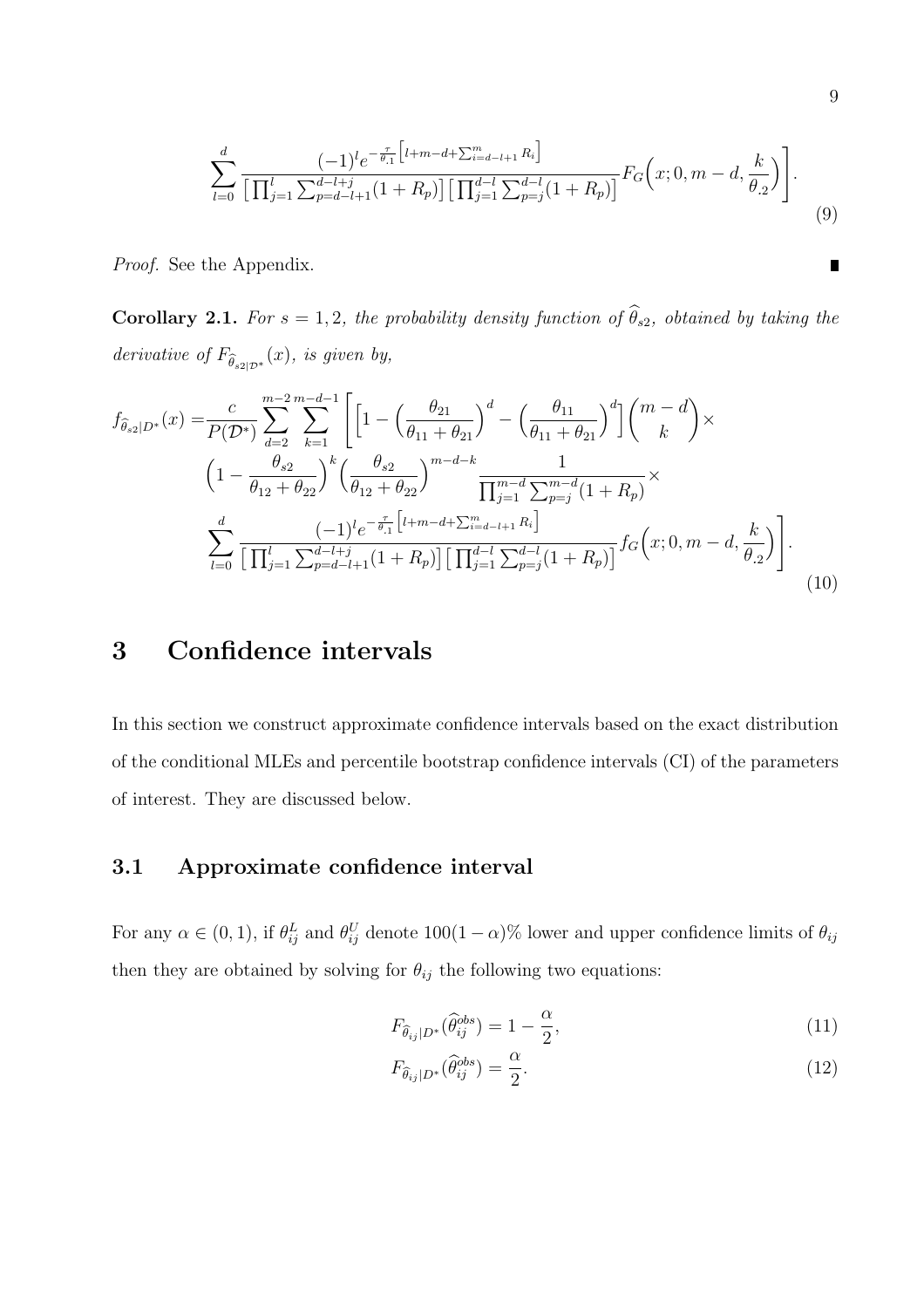Here  $\hat{\theta}_{ij}^{obs}$  denotes the observed MLE of  $\theta_{ij}$ . The other parameters in equations (11) and (12) are replaced by their respective MLEs. Following the approach of Balakrishnan, Cramer and Iliopoulos [3], the solutions of the above equations exist if the following two properties hold true:

#### Property 1:

For any  $x > 0$  and  $i, j = 1, 2$ , the function  $F_{\hat{\theta}_{ij} | D^*}(x)$  is a monotonically decreasing function of  $\theta_{ij}$ .

**Property 2:** For any  $x > 0$ ,  $\lim_{\theta_{ij}\to 0} F_{\widehat{\theta}_{ij}|D^*}(x) = 1$  and  $\lim_{\theta_{ij}\to \infty} F_{\widehat{\theta}_{ij}|D^*}(x) = 0$ .

Under the assumption that Property-1 and Property-2 hold true, we construct approximate confidence interval of the parameters. Equations (11) and (12) are non linear equations and one needs to solve them by non linear solvers namely bisection, Newton Rapshon method etc.

### 3.2 Percentile Bootstrap confidence interval

The other confidence interval namely percentile bootstrap confidence intervals can be constructed using the following algorithm.

#### Algorithm 1:

Step-1: Given the values of  $n, m, R_1, R_2, \ldots, R_m$  and T, generate sample and obtain  $\hat{\theta}_{11}, \hat{\theta}_{21}$ ,  $\widehat{\theta}_{12}$ ,  $\widehat{\theta}_{22}$  from equation (6).

Step-2: Using  $n, m, R_1, R_2, \ldots, R_m, T, \hat{\theta}_{11}, \hat{\theta}_{21}, \hat{\theta}_{12}, \hat{\theta}_{22}$ , generate sample and obtain values of the parameters  $\text{say}, \hat{\theta}_{11}^*, \hat{\theta}_{21}^*, \hat{\theta}_{12}^*, \hat{\theta}_{22}^*$  from equation (6).

Step-3: Repeat Step-2 a large number of times say, M times and obtain  $\hat{\theta}_{11}^*, \hat{\theta}_{21}^*, \hat{\theta}_{12}^*, \hat{\theta}_{22}^*,$  each M times. Arrange them in increasing order to obtain  $\hat{\theta}_{11}^{*(1)} < \hat{\theta}_{11}^{*(2)} < \ldots < \hat{\theta}_{11}^{*(M)}$ ,  $\hat{\theta}_{21}^{*(1)} <$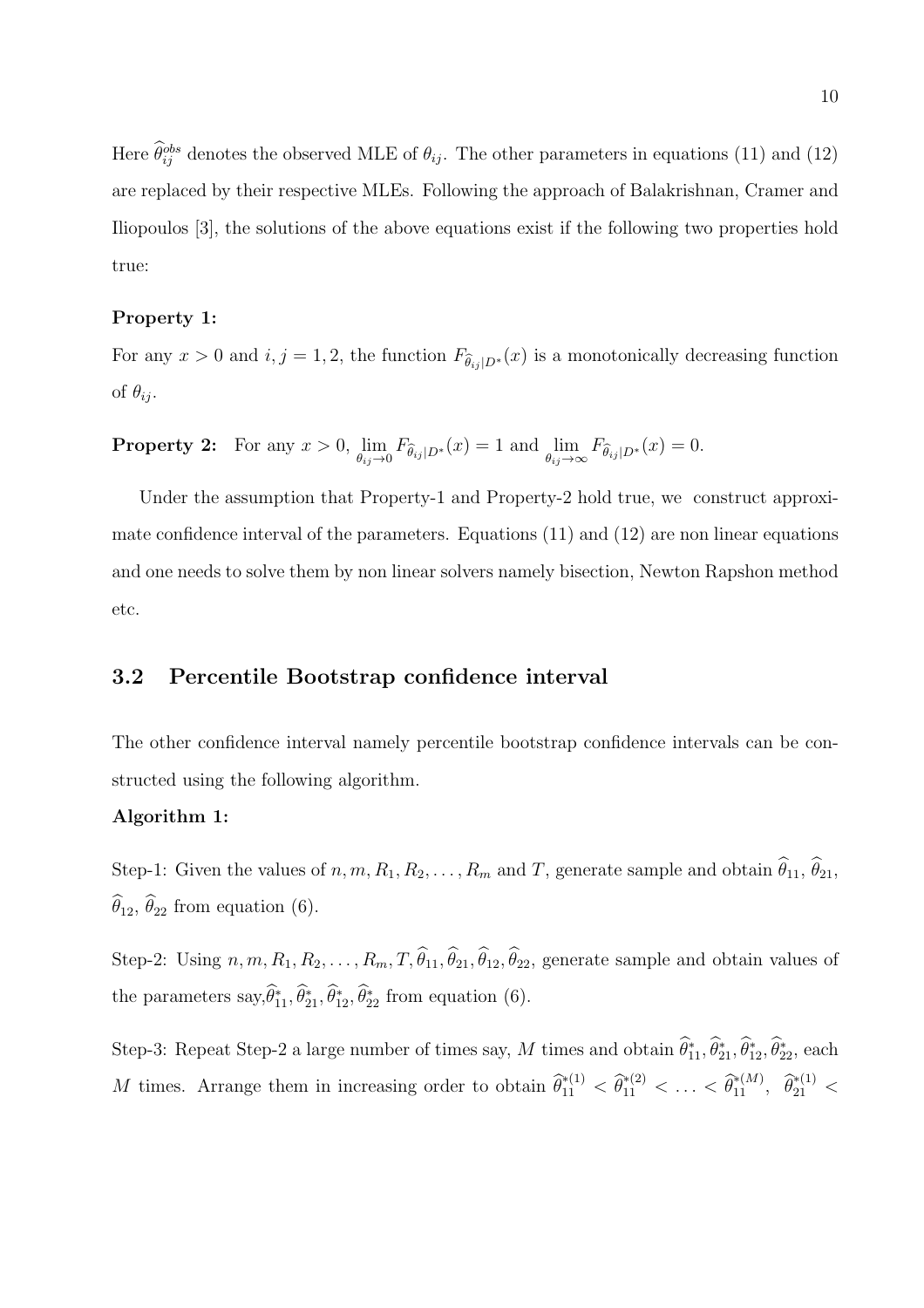$$
\widehat{\theta}_{21}^{*(2)} < \ldots < \widehat{\theta}_{21}^{*(M)}, \quad \widehat{\theta}_{12}^{*(1)} < \widehat{\theta}_{12}^{*(2)} < \ldots < \widehat{\theta}_{12}^{*(M)} \text{ and } \widehat{\theta}_{22}^{*(1)} < \widehat{\theta}_{22}^{*(2)} < \ldots < \widehat{\theta}_{22}^{*(M)}, \text{ respectively.}
$$

Step-4: For  $\alpha \in (0,1)$ , a  $100(1-\alpha)\%$  percentile bootstrap confidence interval for  $\theta_{11}$  is then given by,  $(\hat{\theta}_{11}^{*([M\frac{\alpha}{2}])}, \hat{\theta}_{11}^{*([M(1-\frac{\alpha}{2})]})$ , where [x] denotes the largest integer less than or equal to x. Similarly a 100(1 –  $\alpha$ )% percentile bootstrap confidence interval for each of  $\theta_{21}$ ,  $\theta_{12}$  and  $\theta_{22}$  is then given by,  $\left(\widehat{\theta}_{21}^{*([M\frac{\alpha}{2}])},\widehat{\theta}_{21}^{*([M(1-\frac{\alpha}{2})])}\right), \left(\widehat{\theta}_{12}^{*([M\frac{\alpha}{2}])},\widehat{\theta}_{12}^{*([M(1-\frac{\alpha}{2})])}\right)$  and  $\left(\widehat{\theta}_{22}^{*([M\frac{\alpha}{2}])},\widehat{\theta}_{22}^{*([M(1-\frac{\alpha}{2})])}\right)$ , respectively.

### 4 Bayesian Analysis

In this section we provide the Bayes estimates of the unknown parameters under square error loss functions and the associated credible intervals based on Gibbs sampling technique. Before we proceed further, let us denote Beta-gamma distribution with parameters  $b_0$  > 0,  $a_0 > 0$ ,  $a_1 > 0$ ,  $a_2 > 0$  by  $BG(b_0, a_0, a_1, a_2)$  with the following density function.

$$
f(x,y) = b_0^{a_0} \frac{\Gamma(a_1 + a_2)}{\Gamma(a_0)\Gamma(a_1)\Gamma(a_2)} e^{-b_0(x+y)} x^{a_1-1} y^{a_2-1} (x+y)^{a_0-a_1-a_2}, \quad x > 0, y > 0.
$$
 (13)

For further details on Beta-gamma distribution, one may see Peña and Gupta [10]. We make the re-parameterization of the parameters as  $\lambda_{ij} = \frac{1}{\theta_i}$  $\frac{1}{\theta_{ij}}$ , for  $i, j = 1, 2$ . Further, we assume that the parameters of the model have the following prior distributions. For  $b_{01}$  > 0,  $a_{01} > 0$ ,  $a_{11} > 0$ ,  $a_{21} > 0$ ,  $b_{02} > 0$ ,  $a_{02} > 0$ ,  $a_{12} > 0$ ,  $a_{22} > 0$ ,

$$
(\lambda_{11}, \lambda_{21}) \sim BG(b_{01}, a_{01}, a_{11}, a_{21}), \quad (\lambda_{12}, \lambda_{22}) \sim BG(b_{02}, a_{02}, a_{12}, a_{22}).
$$

and  $(\lambda_{11}, \lambda_{21})$  is independent of  $(\lambda_{12}, \lambda_{22})$ .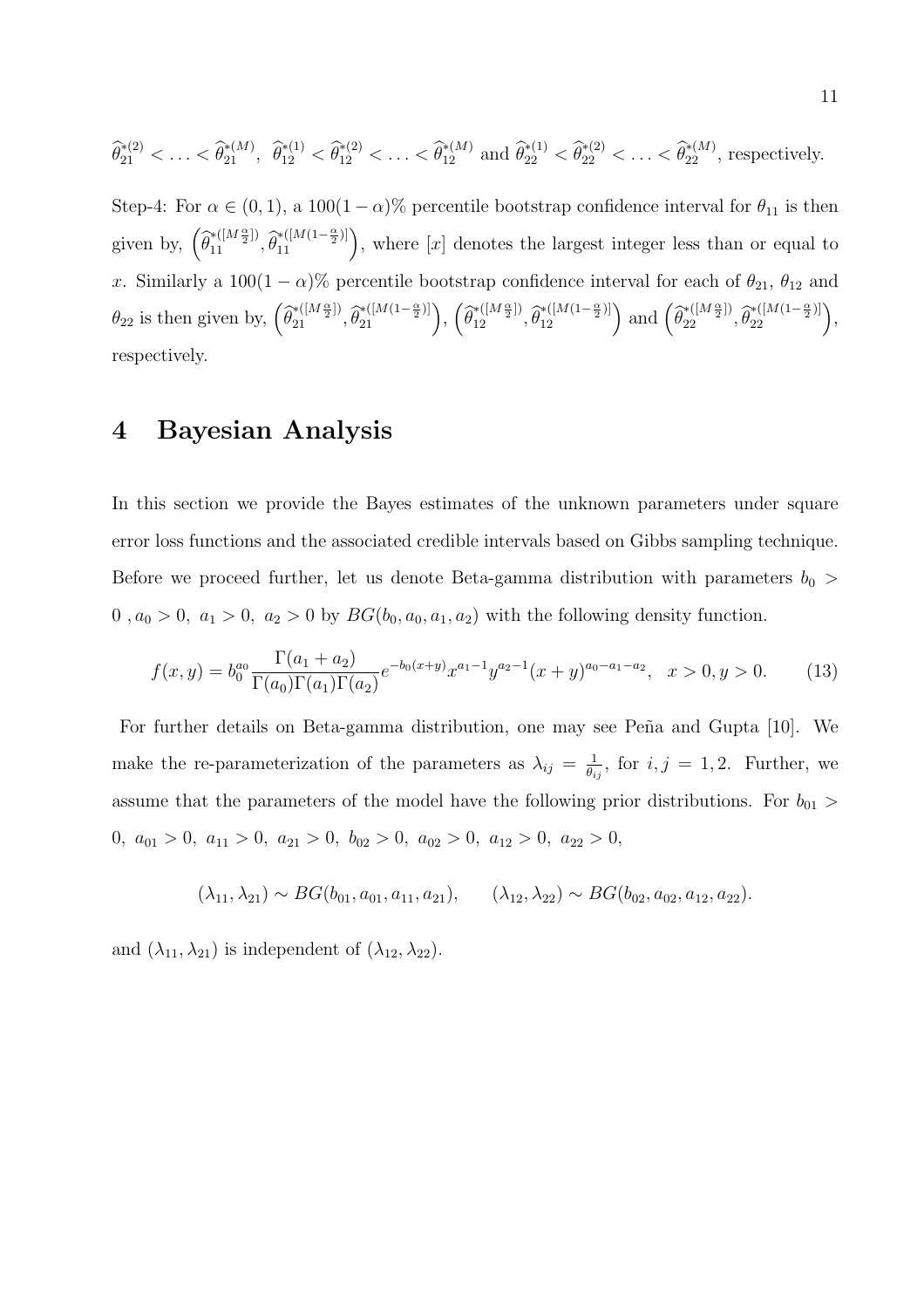### 4.1 Posterior distribution

The posterior distribution of the re-parameterized parameters  $(\lambda_{11}, \lambda_{21}, \lambda_{12}, \lambda_{22})$  turn out to be in the following form.

$$
\pi(\lambda_{11}, \lambda_{21}, \lambda_{12}, \lambda_{22} | data) = \pi_1(\lambda_{11}, \lambda_{21} | data) \times \pi_2(\lambda_{12}, \lambda_{22} | data), \tag{14}
$$

where

$$
\pi_1(\lambda_{11}, \lambda_{21} | data) = BG(b_{01} + w_1, a_{01} + d, a_{11} + d_{11}, a_{21} + d - d_{11})
$$

and

$$
\pi_2(\lambda_{12}, \lambda_{22}|data) = BG(b_{02}+w_2, a_{02}+m-d, a_{12}+d_{12}, a_{22}+m-d-d_{12}).
$$

Under square error loss function, the Bayes estimators of  $\theta_{ij}$  are obtained as

$$
\widehat{\theta}_{ij} = \frac{(a_{1j} + a_{2j} + D_{1j} + D_{2j} - 1)(W_j + b_{0j})}{(a_{0j} + D_{1j} + D_{2j} - 1)(a_{ij} + D_{ij} - 1)},
$$

for  $i, j = 1, 2$ .

### 4.2 Credible interval (CRI)

We now consider construction of symmetric and highest posterior density (HPD) credible intervals of the parameters. Note that, from 4.1, the joint posterior distribution of  $\lambda_{11}, \lambda_{21}$ is obtained as

$$
(\lambda_{11}, \lambda_{21}|data) \sim BG(b_{01} + w_1, a_{01} + d, a_{11} + d_{11}, a_{21} + d - d_{11})
$$

and the joint posterior distribution of  $\lambda_{12},\lambda_{22}$  is obtained as,

$$
(\lambda_{12}, \lambda_{22} | data) \sim BG(b_{02} + w_2, a_{02} + m - d, a_{12} + d_{12}, a_{22} + m - d - d_{12}).
$$

We need the following lemma, to proceed further.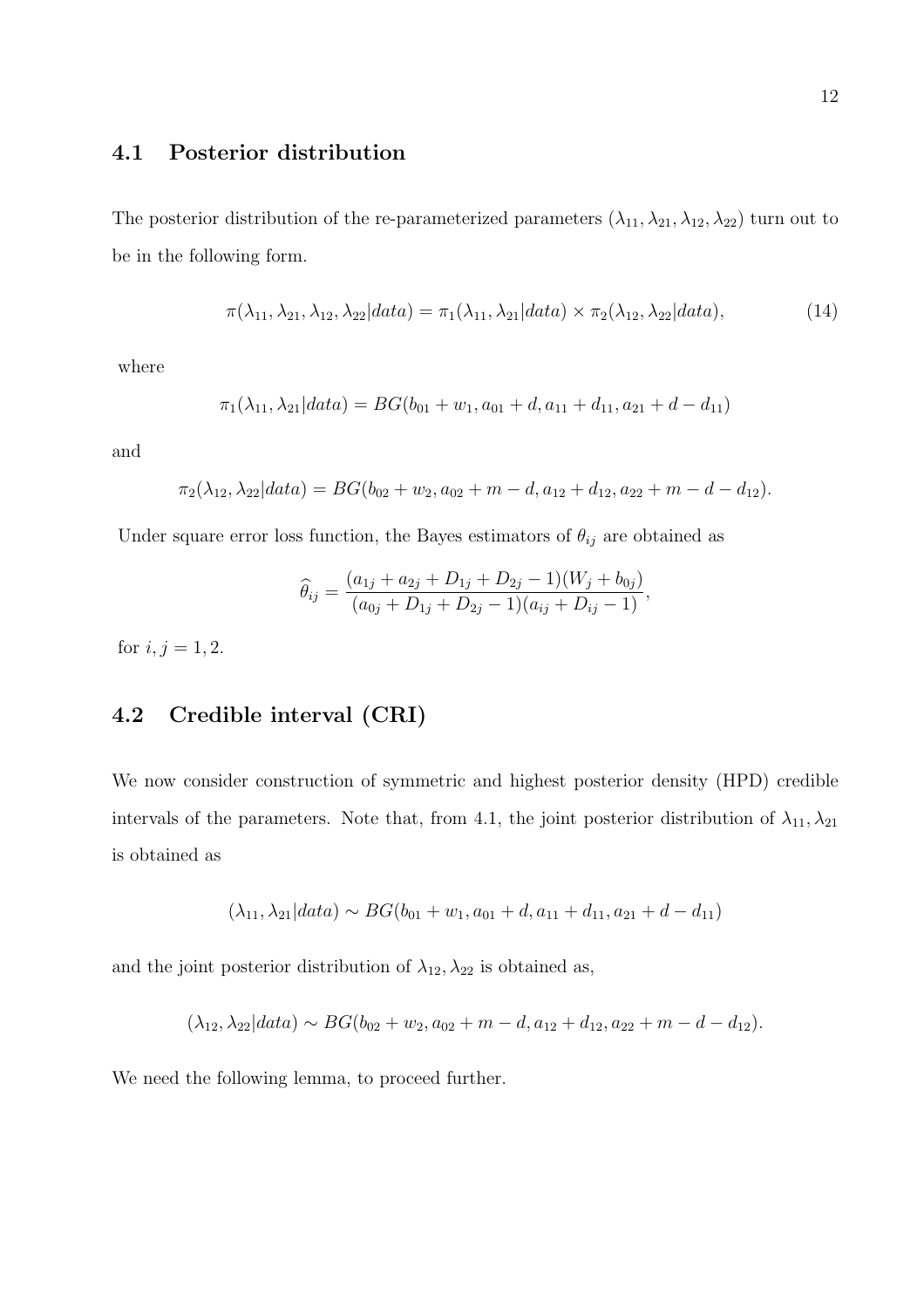$\boldsymbol{X}$  $\frac{X}{X+Y} \sim Beta(a_1, a_2)$  *and*  $X+Y \sim Gamma(a_0, b_0)$ 

*and they are independent.*

*Proof.* See the Appendix.

We now provide an algorithm to construct  $100(1 - \alpha)\%$  symmetric and HPD credible intervals of  $\theta_{11}$  and  $\theta_{21}$ . Similar methods can be used for  $\theta_{12}$  and  $\theta_{22}$  also.

#### Algorithm 2:

Step-1: Generate  $\lambda_{11} + \lambda_{21}$  from  $Gamma(a_{01} + d, b_{01} + w_1)$ . Generate  $\frac{\lambda_{11}}{\lambda_{11} + \lambda_{21}}$  independently from  $Beta(a_{11} + d_{11}, a_{21} + d - d_{11}).$ 

Step-2: Obtain  $\lambda_{11}$  and  $\lambda_{21}$  from Step-1. Obtain  $\theta_{11} = \frac{1}{\lambda_1}$  $\frac{1}{\lambda_{11}}$  and  $\theta_{21} = \frac{1}{\lambda_2}$  $\frac{1}{\lambda_{21}}$ .

Step-3: Repeat Step-1 and Step-2 quite a large number of times say, M, to obtain M number of  $\theta_{11}$  and  $\theta_{21}$ . Arrange M values of  $\theta_{11}$  and  $\theta_{21}$  each in increasing order as,  $\theta_{11}^1 \leq \theta_{11}^2 \ldots \leq \theta_{11}^M$ and  $\theta_{21}^1 \leq \theta_{21}^2 \dots \leq \theta_{21}^M$ , respectively.

Step-4: The  $100(1 - \alpha)$ % symmetric and HPD credible intervals of  $\theta_{11}$  are obtained as  $(\theta_{11}^{[M\frac{\alpha}{2}]}, \theta_{11}^{[M(1-\frac{\alpha}{2})]})$  and  $(\theta_{11}^{j^*}, \theta_{11}^{j^{*}+[M(1-\alpha)]})$ , respectively, where,  $j^* \in \{1, 2, ..., [M\alpha]\}$  is an integer such that,  $\theta_{11}^{j^* + [M(1-\alpha)]} - \theta_{11}^{j^*} \leq \theta_{11}^{j + [M(1-\alpha)]} - \theta_{11}^j$  for  $\forall j = 1, 2, ..., [M\alpha]$  and  $[x]$  is the largest integer not exceeding x. In a similar way the  $100(1 - \alpha)\%$  symmetric and HPD credible intervals of  $\theta_{21}$  are obtained.

### 5 Simulation results

In this section we carry out extensive simulation study to see the effectiveness of the different methods proposed so far. We replicate the process 5000 times to report average length of the approximate and percentile bootstrap confidence intervals, as well as symmetric and HPD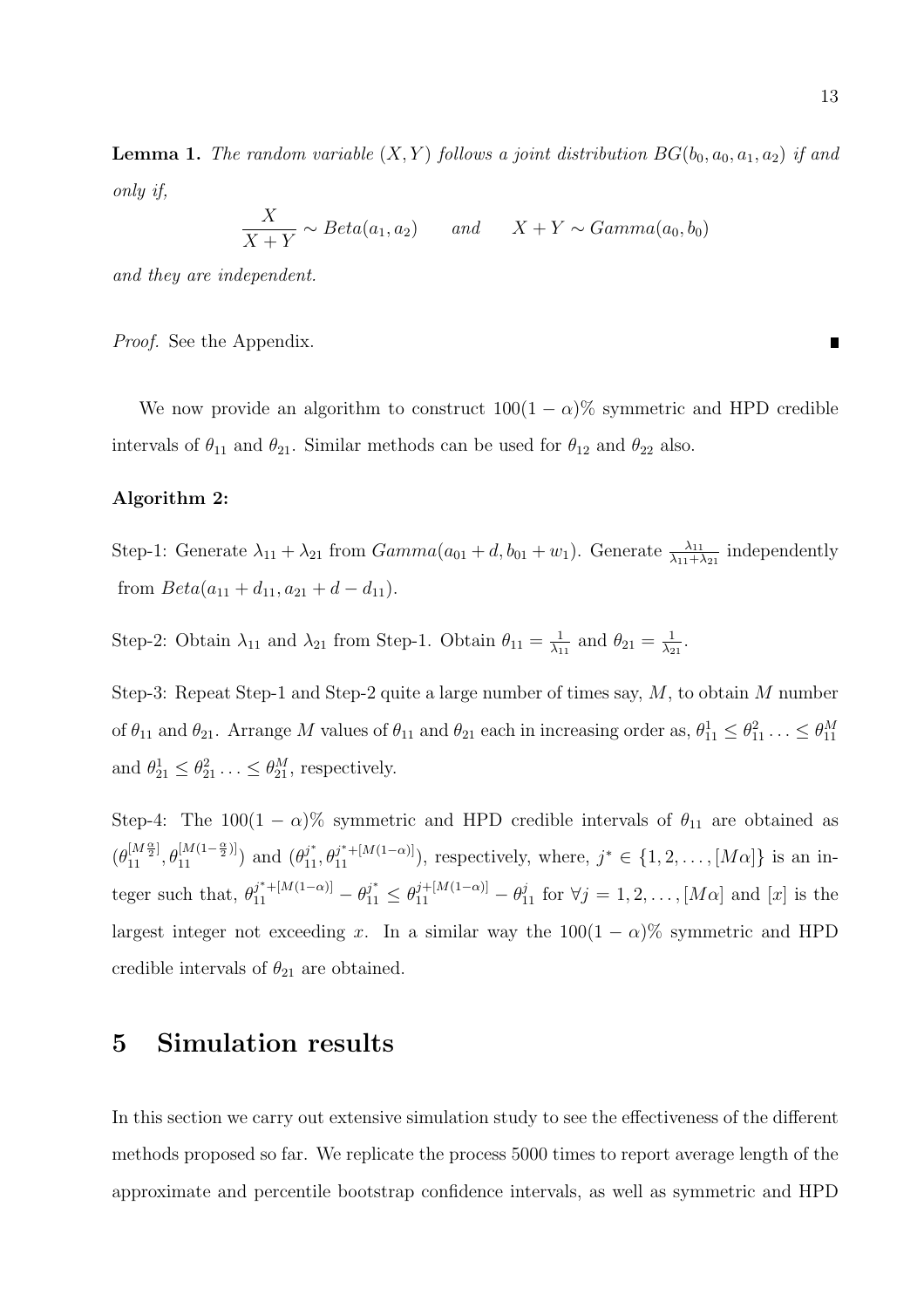credible intervals of the parameters at 5% and 1% levels of significance and the associated coverage percentages within brackets. We have taken  $\theta_{11} = 1.3, \theta_{21} = 1.1, \theta_{12} = 0.7, \theta_{22} = 0.5$ as our designing parameters. For Bayesian analysis the hyper parameters are taken as  $b_{01} = b_{02} = 0$ ,  $a_{01} = a_{02} = 2$ ,  $a_{11} = a_{21} = a_{12} = a_{22} = 1$ . These values are chosen such that, they match with the corresponding MLEs of the parameters. Thus a comparison study can be made between the performance of frequentest and Bayesian methods proposed here. Different values of n and  $\tau$  are considered to check the performances of the different methods under different censoring schemes. For our study we have considered three different censoring schemes and they are described as Scheme-1:  $R_1 = n - m$ ,  $R_2 = \ldots = R_m = 0$ , Scheme-2:  $R_1 = \ldots = R_{m/2-1} = 0, R_{m/2} = n - m, R_{m/2+1} = \ldots = R_m = 0$ , Scheme-3:  $R_1 = (n-m)/2, R_2 = \ldots = R_{m-1} = 0, R_m = (n-m)/2.$  In all these cases,  $m + \sum_{i=1}^{m} R_i = n$ .

| Table 1: Classical results for $\theta_{11}$ with $\theta_{11} = 1.3, \theta_{21} = 1.1, \theta_{12} = 0.7, \theta_{22} = 0.5$ |  |  |  |
|--------------------------------------------------------------------------------------------------------------------------------|--|--|--|
|--------------------------------------------------------------------------------------------------------------------------------|--|--|--|

| $\,n$ | m  | $\tau$ | Scheme         | <b>Bias</b> | MSE   | Approximate CI |               |               | Bootstrap CI  |
|-------|----|--------|----------------|-------------|-------|----------------|---------------|---------------|---------------|
|       |    |        |                |             |       | $95\%$         | 99%           | 95%           | 99%           |
| 35    | 30 | 0.5    | 1              | 0.133       | 0.332 | 2.839 (96.02)  | 4.255(99.40)  | 3.554(94.20)  | 5.851(98.32)  |
|       |    | 0.6    |                | 0.126       | 0.297 | 2.534 (96.37)  | 3.879 (99.35) | 3.149(94.75)  | 5.324(98.62)  |
|       |    | 0.7    |                | 0.125       | 0.283 | 2.349 (95.57)  | 3.504(99.57)  | 2.982 (93.77) | 4.895(98.12)  |
|       |    | 0.5    | $\overline{2}$ | 0.134       | 0.321 | 2.626(95.90)   | 3.884 (99.42) | 3.270 (94.17) | 5.463(98.27)  |
|       |    | 0.6    |                | 0.119       | 0.291 | 2.381(95.50)   | 3.584(99.40)  | 2.896 (94.62) | 4.854(98.55)  |
|       |    | 0.7    |                | 0.114       | 0.267 | 2.228(95.20)   | 3.334(99.35)  | 2.669(94.75)  | 4.481 (98.70) |
|       |    | 0.5    | 3              | 0.135       | 0.319 | 2.614(95.67)   | 3.971(99.40)  | 3.185(95.05)  | 5.379 (98.67) |
|       |    | 0.6    |                | 0.119       | 0.273 | 2.313 (95.45)  | 3.507(99.40)  | 2.840(94.35)  | 4.801(98.67)  |
|       |    | 0.7    |                | 0.111       | 0.274 | 2.193 (95.07)  | 3.269(99.27)  | 2.637(94.30)  | 4.423(98.67)  |
| 40    | 34 | 0.5    | 1              | 0.130       | 0.314 | 2.563(95.92)   | 3.786 (99.47) | 3.151(93.95)  | 5.229(98.40)  |
|       |    | 0.6    |                | 0.123       | 0.278 | 2.286 (95.42)  | 3.380 (99.45) | 2.806(94.05)  | 4.703(98.30)  |
|       |    | 0.7    |                | 0.106       | 0.252 | 2.099 (94.82)  | 3.076 (99.25) | 2.513(94.42)  | 4.174(98.50)  |
|       |    | 0.5    | $\overline{2}$ | 0.111       | 0.267 | 2.280(95.42)   | 3.400 (99.37) | 2.943(93.40)  | 4.902(98.27)  |
|       |    | 0.6    |                | 0.107       | 0.249 | 2.122 (95.02)  | 3.078 (99.47) | 2.559(94.62)  | 4.246(98.45)  |
|       |    | 0.7    |                | 0.101       | 0.255 | 2.048 (94.92)  | 2.992(99.02)  | 2.310(94.80)  | 3.747(98.35)  |
|       |    | 0.5    | 3              | 0.107       | 0.273 | 2.296 (95.62)  | 3.403(99.57)  | 2.695(94.25)  | 4.518(98.70)  |
|       |    | 0.6    |                | 0.107       | 0.245 | 2.104 (95.70)  | 3.108(99.45)  | 2.449(94.15)  | 4.035(98.45)  |
|       |    | 0.7    |                | 0.098       | 0.244 | 1.979 (94.80)  | 2.879 (99.30) | 2.265(94.25)  | 3.699(98.90)  |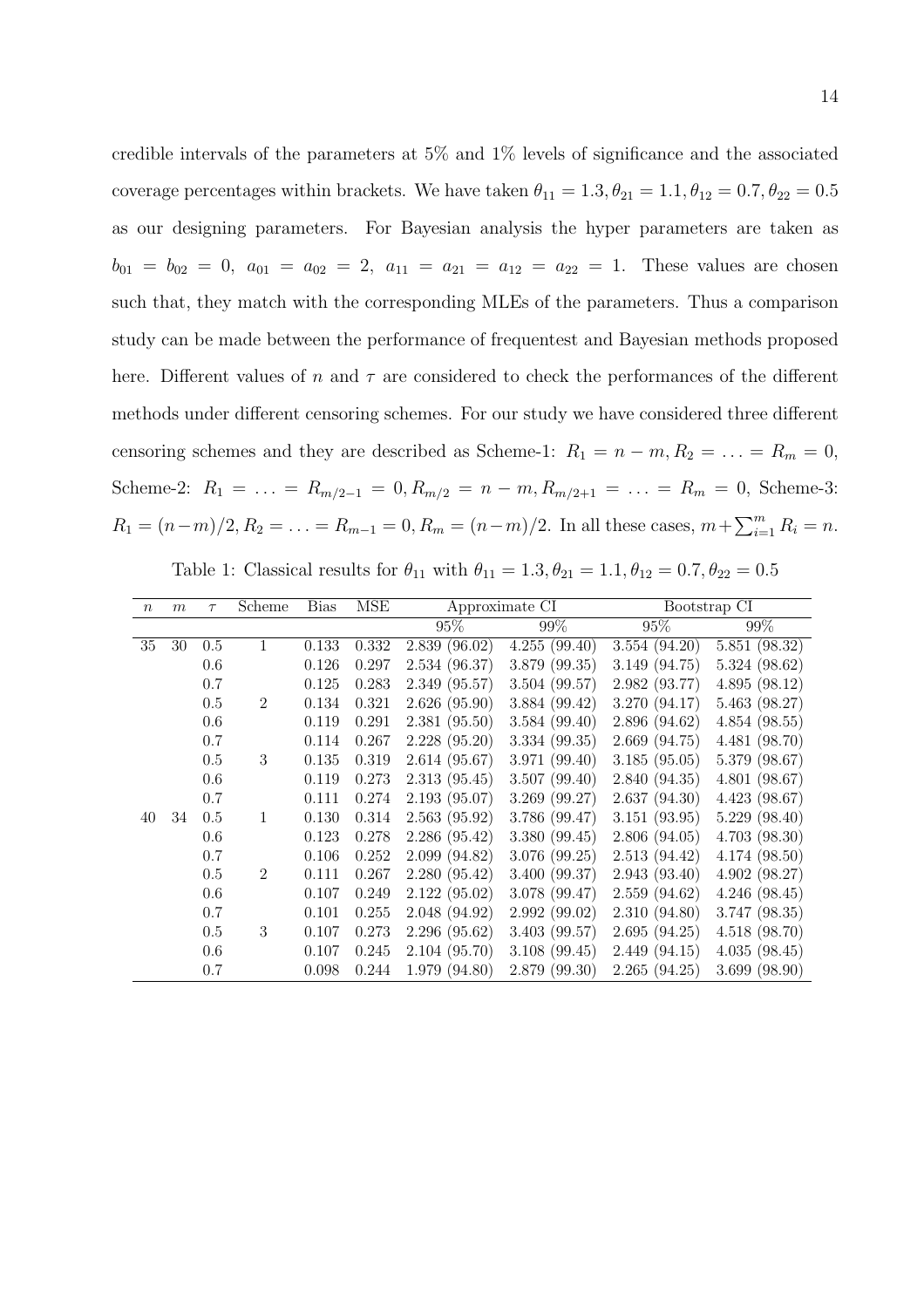| $\boldsymbol{n}$ | m  | $\tau$ | Scheme         | <b>Bias</b> | <b>MSE</b> |               | Approximate CI |               | Bootstrap CI  |
|------------------|----|--------|----------------|-------------|------------|---------------|----------------|---------------|---------------|
|                  |    |        |                |             |            | 95%           | 99%            | 95%           | 99%           |
| 35               | 30 | 0.5    | 1              | 0.106       | 0.222      | 2.056(94.82)  | 3.092(99.47)   | 2.562(93.55)  | 4.280(98.37)  |
|                  |    | 0.6    |                | 0.097       | 0.197      | 1.857(94.82)  | 2.786 (99.47)  | 2.206(94.12)  | 3.619(98.95)  |
|                  |    | 0.7    |                | 0.093       | 0.180      | 1.729 (94.57) | 2.523(99.05)   | 1.921(95.25)  | 3.288(98.67)  |
|                  |    | 0.5    | $\overline{2}$ | 0.086       | 0.196      | 1.864(94.65)  | 2.831(99.32)   | 2.178 (94.70) | 3.692(98.45)  |
|                  |    | 0.6    |                | 0.082       | 0.171      | 1.727(95.17)  | 2.559(99.32)   | 1.941(94.27)  | 3.152(98.82)  |
|                  |    | 0.7    |                | 0.079       | 0.164      | 1.646(94.70)  | 2.391(99.37)   | 1.803(94.90)  | 2.887(99.20)  |
|                  |    | 0.5    | 3              | 0.092       | 0.195      | 1.873 (94.82) | 2.790 (99.37)  | 2.285(94.40)  | 3.730 (98.85) |
|                  |    | 0.6    |                | 0.087       | 0.173      | 1.722(94.95)  | 2.508(99.22)   | 2.002(94.52)  | 3.318 (98.70) |
|                  |    | 0.7    |                | 0.083       | $0.145\,$  | 1.609(95.37)  | 2.348(99.20)   | 1.815(95.50)  | 2.920(98.50)  |
| 40               | 34 | 0.5    | 1              | 0.089       | 0.183      | 1.814 (94.75) | 2.692(99.25)   | 2.149(94.55)  | 3.638 (98.37) |
|                  |    | 0.6    |                | 0.083       | 0.174      | 1.663(94.92)  | 2.413(99.35)   | 1.906(94.65)  | 2.975 (98.92) |
|                  |    | 0.7    |                | 0.075       | 0.150      | 1.547(95.07)  | 2.244(99.10)   | 1.742(94.70)  | 2.690(98.90)  |
|                  |    | 0.5    | $\overline{2}$ | 0.076       | 0.165      | 1.670(95.12)  | 2.462(99.30)   | 1.895(94.27)  | 3.113(98.67)  |
|                  |    | 0.6    |                | 0.069       | 0.141      | 1.543(95.15)  | 2.270(99.10)   | 1.709(94.60)  | 2.686 (98.77) |
|                  |    | 0.7    |                | 0.067       | 0.134      | 1.473(94.20)  | 2.145(98.72)   | 1.607(95.22)  | 2.443 (98.82) |
|                  |    | 0.5    | 3              | 0.086       | 0.179      | 1.738 (95.67) | 2.523(99.47)   | 1.961(95.02)  | 3.232 (98.70) |
|                  |    | 0.6    |                | 0.081       | 0.154      | 1.577(94.25)  | 2.249 (98.82)  | 1.780(94.55)  | 2.794 (98.77) |
|                  |    | 0.7    |                | 0.078       | 0.130      | 1.490(95.10)  | 2.124 (98.97)  | 1.599(95.52)  | 2.507(98.75)  |

Table 2: Classical results for  $\theta_{21}$  with  $\theta_{11} = 1.3, \theta_{21} = 1.1, \theta_{12} = 0.7, \theta_{22} = 0.5$ 

Table 3: Classical results for  $\theta_{12}$  with  $\theta_{11} = 1.3, \theta_{21} = 1.1, \theta_{12} = 0.7, \theta_{22} = 0.5$ 

| $\it{n}$ | m  | $\tau$ | Scheme         | <b>Bias</b> | <b>MSE</b> |               | Approximate CI |               | Bootstrap CI  |
|----------|----|--------|----------------|-------------|------------|---------------|----------------|---------------|---------------|
|          |    |        |                |             |            | 95%           | 99%            | 95%           | 99%           |
| 35       | 30 | 0.5    | 1              | 0.030       | 0.094      | 2.318 (97.70) | 3.854 (99.77)  | 2.078(94.95)  | 3.263(99.10)  |
|          |    | 0.6    |                | 0.031       | 0.092      | 2.755 (97.80) | 4.352(99.55)   | 2.187(95.35)  | 3.352 (99.25) |
|          |    | 0.7    |                | 0.040       | 0.079      | 3.022(98.25)  | 4.833(99.65)   | 2.232(95.17)  | 3.339 (99.15) |
|          |    | 0.5    | $\overline{2}$ | 0.039       | 0.096      | 2.709(97.35)  | 4.265(99.70)   | 2.178(95.05)  | 3.353(98.92)  |
|          |    | 0.6    |                | 0.046       | 0.090      | 3.041 (97.62) | 4.794(99.65)   | 2.278 (95.97) | 3.411(99.25)  |
|          |    | 0.7    |                | 0.050       | 0.084      | 3.441 (97.52) | 5.115(99.67)   | 2.248 (95.37) | 3.314 (98.87) |
|          |    | 0.5    | 3              | 0.041       | 0.092      | 2.742 (97.75) | 4.282(99.65)   | 2.163(95.10)  | 3.338 (99.32) |
|          |    | 0.6    |                | 0.046       | 0.081      | 3.177 (98.37) | 4.852(99.72)   | 2.252(95.70)  | 3.387(99.30)  |
|          |    | 0.7    |                | 0.053       | 0.075      | 3.658 (99.22) | 5.353(99.72)   | 2.204(95.37)  | 3.253(98.92)  |
| 40       | 34 | 0.5    | 1              | 0.024       | 0.094      | 2.107(97.42)  | 3.461 (99.77)  | 1.938(94.95)  | 3.118(99.02)  |
|          |    | 0.6    |                | 0.027       | 0.098      | 2.503(97.40)  | 4.069(99.67)   | 2.090(95.82)  | 3.272 (99.32) |
|          |    | 0.7    |                | 0.033       | 0.094      | 2.943 (97.47) | 4.627(99.75)   | 2.212(95.75)  | 3.376 (99.27) |
|          |    | 0.5    | $\overline{2}$ | 0.031       | 0.102      | 2.384 (96.55) | 4.003(99.75)   | 2.117(95.07)  | 3.309(98.82)  |
|          |    | 0.6    |                | 0.039       | 0.094      | 2.774 (97.12) | 4.571(99.70)   | 2.187(95.95)  | 3.334 (99.32) |
|          |    | 0.7    |                | 0.047       | 0.085      | 3.256 (97.22) | 4.973 (99.57)  | 2.235(95.42)  | 3.349 (99.07) |
|          |    | 0.5    | 3              | 0.040       | 0.096      | 2.379 (97.62) | 3.852(99.80)   | 2.089(95.37)  | 3.294(99.02)  |
|          |    | 0.6    |                | 0.041       | 0.099      | 2.977 (97.55) | 4.557(99.75)   | 2.185(95.37)  | 3.334(99.27)  |
|          |    | 0.7    |                | 0.049       | 0.084      | 3.260 (97.77) | 5.141 (99.72)  | 2.232 (95.67) | 3.332 (98.97) |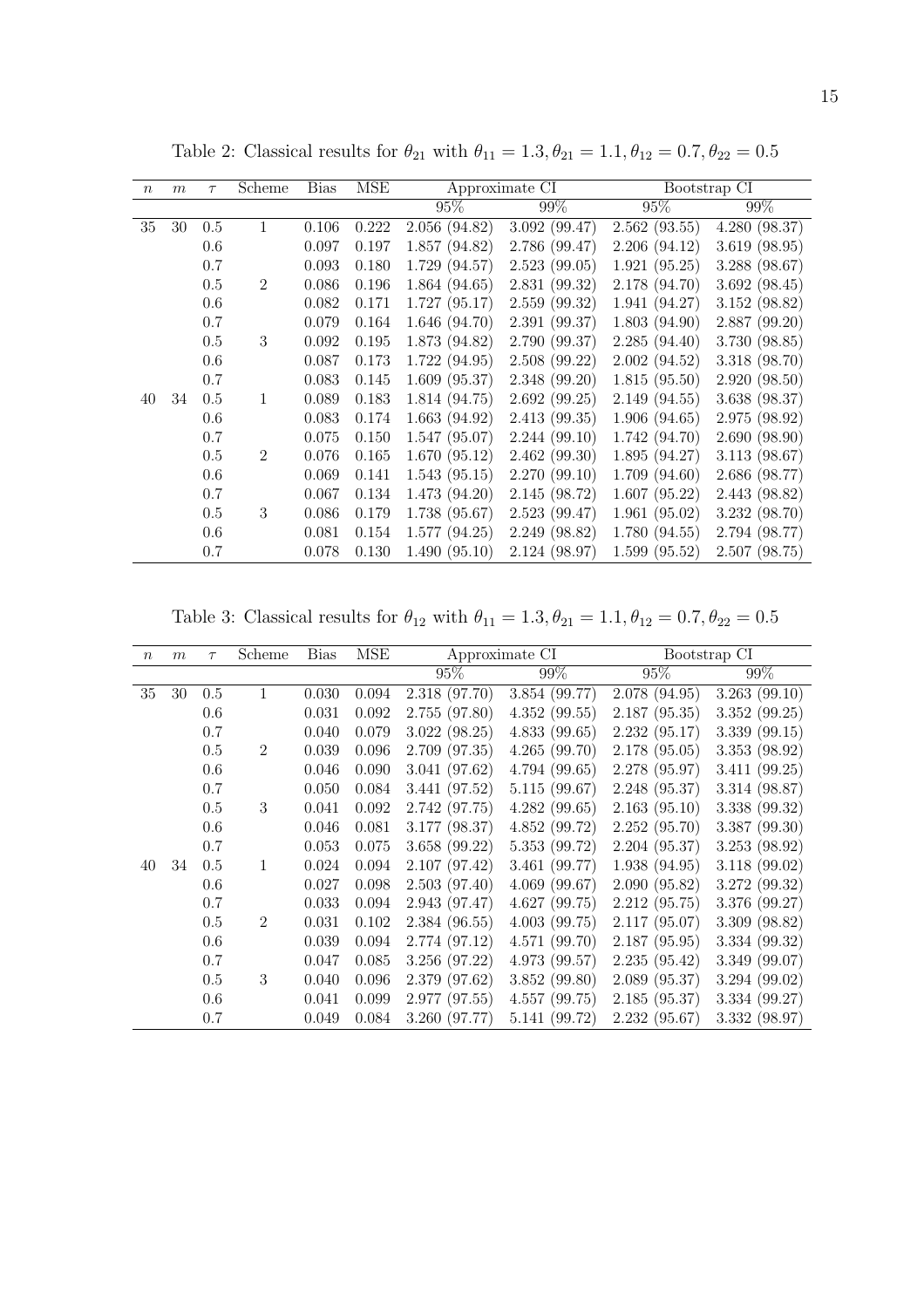| $\boldsymbol{n}$ | m  | $\tau$ | Scheme         | <b>Bias</b> | MSE   |               | Approximate CI |              | Bootstrap CI  |
|------------------|----|--------|----------------|-------------|-------|---------------|----------------|--------------|---------------|
|                  |    |        |                |             |       | 95%           | 99%            | 95%          | 99%           |
| 35               | 30 | 0.5    | 1              | 0.027       | 0.044 | 1.204(96.32)  | 2.117(99.50)   | 1.103(94.67) | 1.798 (98.82) |
|                  |    | 0.6    |                | 0.034       | 0.052 | 1.558(97.00)  | 2.702(99.67)   | 1.268(95.35) | 2.038(98.90)  |
|                  |    | 0.7    |                | 0.037       | 0.051 | 1.863(97.22)  | 3.129(99.72)   | 1.387(96.10) | 2.207(99.20)  |
|                  |    | 0.5    | $\overline{2}$ | 0.030       | 0.053 | 1.427(96.62)  | 2.443 (99.62)  | 1.207(95.42) | 1.946(98.85)  |
|                  |    | 0.6    |                | 0.032       | 0.052 | 1.725(96.67)  | 2.911(99.62)   | 1.339(95.15) | 2.132(99.12)  |
|                  |    | 0.7    |                | 0.039       | 0.054 | 2.082(97.12)  | 3.519 (99.75)  | 1.484(95.72) | 2.329(99.02)  |
|                  |    | 0.5    | 3              | 0.027       | 0.048 | 1.525(96.22)  | 2.619(99.75)   | 1.219(95.22) | 1.975(98.92)  |
|                  |    | 0.6    |                | 0.030       | 0.052 | 1.928 (96.77) | 3.390(99.60)   | 1.392(95.90) | 2.215(99.35)  |
|                  |    | 0.7    |                | 0.033       | 0.056 | 2.369(97.02)  | 3.943 (99.87)  | 1.536(96.47) | 2.391(99.32)  |
| 40               | 34 | 0.5    | 1              | 0.024       | 0.039 | 1.038(95.90)  | 1.761(99.52)   | 0.999(94.72) | 1.615(98.77)  |
|                  |    | 0.6    |                | 0.029       | 0.046 | 1.319(96.67)  | 2.263(99.65)   | 1.157(94.47) | 1.875(98.85)  |
|                  |    | 0.7    |                | 0.031       | 0.051 | 1.552(96.07)  | 2.764 (99.72)  | 1.296(95.47) | 2.074(99.02)  |
|                  |    | 0.5    | $\overline{2}$ | 0.025       | 0.045 | 1.226(96.45)  | 2.062(99.30)   | 1.089(95.10) | 1.774(98.60)  |
|                  |    | 0.6    |                | 0.028       | 0.049 | 1.523(96.67)  | 2.706(99.70)   | 1.258(95.47) | 2.033(98.92)  |
|                  |    | 0.7    |                | 0.031       | 0.056 | 1.947(96.70)  | 3.294(99.62)   | 1.384(95.70) | 2.197(99.22)  |
|                  |    | 0.5    | 3              | 0.025       | 0.047 | 1.255(96.50)  | 2.135(99.52)   | 1.098(94.95) | 1.787(98.90)  |
|                  |    | 0.6    |                | 0.030       | 0.053 | 1.603(96.45)  | 2.937(99.62)   | 1.277(95.55) | 2.060 (98.87) |
|                  |    | 0.7    |                | 0.032       | 0.051 | 2.053(97.17)  | 3.449 (99.75)  | 1.440(95.42) | 2.274 (99.07) |

Table 4: Classical results for  $\theta_{22}$  with  $\theta_{11} = 1.3, \theta_{21} = 1.1, \theta_{12} = 0.7, \theta_{22} = 0.5$ 

Table 5: Bayesian results for  $\theta_{11}$  with  $\theta_{11} = 1.3, \theta_{21} = 1.1, \theta_{12} = 0.7, \theta_{22} = 0.5$ 

| $\boldsymbol{n}$ | m  | $\tau$ | Scheme       |               | Symmetric CRI |              | HPD CRI       |
|------------------|----|--------|--------------|---------------|---------------|--------------|---------------|
|                  |    |        |              | 95%           | 99%           | 95%          | 99%           |
| 35               | 30 | 0.5    | $\mathbf{1}$ | 2.460(94.70)  | 3.872 (99.12) | 2.157(93.35) | 3.391(98.60)  |
|                  |    | 0.6    |              | 2.281(94.40)  | 3.522(98.82)  | 2.028(93.52) | 3.121(98.50)  |
|                  |    | 0.7    |              | 2.112 (94.92) | 3.164(98.80)  | 1.905(93.62) | 2.859(98.62)  |
|                  |    | 0.5    | 2            | 2.256(94.62)  | 3.473 (98.92) | 2.006(93.30) | 3.088(98.55)  |
|                  |    | 0.6    |              | 2.095(94.75)  | 3.137 (98.92) | 1.889(93.67) | 2.836(98.42)  |
|                  |    | 0.7    |              | 1.979(94.95)  | 2.925(99.02)  | 1.799(94.45) | 2.663(98.67)  |
|                  |    | 0.5    | 3            | 2.261(94.35)  | 3.475(98.62)  | 2.009(92.95) | 3.091(98.10)  |
|                  |    | 0.6    |              | 2.042(94.80)  | 3.065(99.12)  | 1.842(93.17) | 2.766 (98.77) |
|                  |    | 0.7    |              | 1.900(95.55)  | 2.797 (99.22) | 1.733(94.02) | 2.554(98.82)  |
| 40               | 34 | 0.5    | $\mathbf{1}$ | 2.262(94.57)  | 3.482 (98.92) | 2.014(93.67) | 3.092(98.82)  |
|                  |    | 0.6    |              | 1.968 (94.77) | 2.914(98.90)  | 1.787(93.32) | 2.651(98.47)  |
|                  |    | 0.7    |              | 1.865(95.45)  | 2.736 (98.92) | 1.706(93.92) | 2.507(98.52)  |
|                  |    | 0.5    | 2            | 1.999(95.22)  | 2.969(99.07)  | 1.812(94.02) | 2.696 (98.82) |
|                  |    | 0.6    |              | 1.931(94.00)  | 2.841 (98.67) | 1.762(93.80) | 2.596(98.20)  |
|                  |    | 0.7    |              | 1.787 (94.82) | 2.600(98.65)  | 1.644(94.05) | 2.394(98.30)  |
|                  |    | 0.5    | 3            | 2.087(95.02)  | 3.121(98.92)  | 1.884(94.35) | 2.821(98.57)  |
|                  |    | 0.6    |              | 1.916(94.72)  | 2.819(99.00)  | 1.749(93.80) | 2.575(98.77)  |
|                  |    | 0.7    |              | 1.820(95.15)  | 2.646 (98.92) | 1.674(94.60) | 2.437(98.85)  |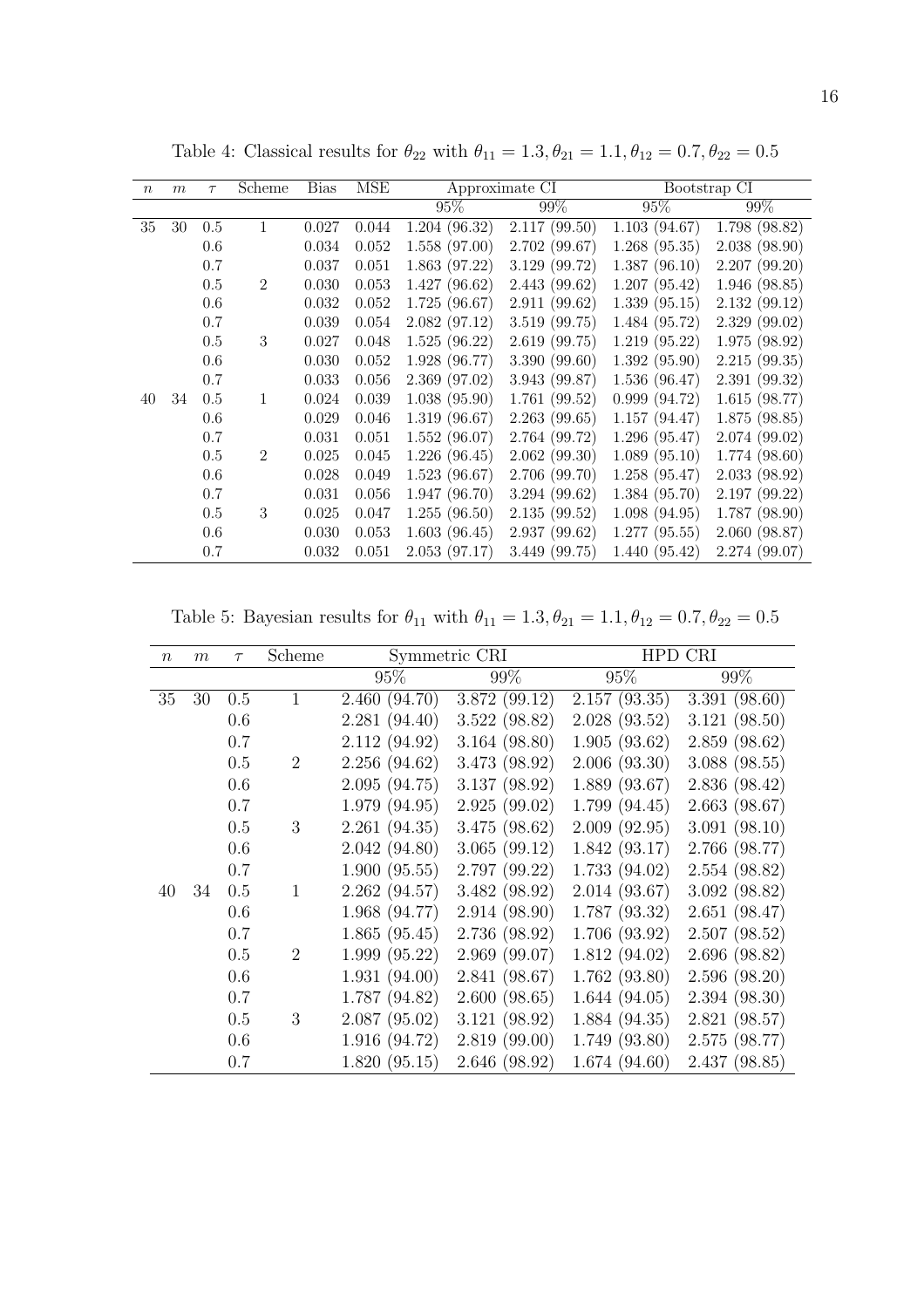| $\boldsymbol{n}$ | m  | $\tau$ | Scheme         | Symmetric CRI |               |               | HPD CRI       |
|------------------|----|--------|----------------|---------------|---------------|---------------|---------------|
|                  |    |        |                | 95%           | 99%           | 95%           | 99%           |
| 35               | 30 | 0.5    | $\mathbf{1}$   | 1.800(94.70)  | 2.711(99.15)  | 1.620(93.67)  | 2.440(98.60)  |
|                  |    | 0.6    |                | 1.630(94.67)  | 2.399(98.90)  | 1.486 (93.67) | 2.191(98.45)  |
|                  |    | 0.7    |                | 1.508(94.90)  | 2.192(99.15)  | 1.387(93.67)  | 2.019 (98.77) |
|                  |    | 0.5    | $\overline{2}$ | 1.627(94.37)  | 2.397(99.00)  | 1.481(93.10)  | 2.187(98.60)  |
|                  |    | 0.6    |                | 1.544 (94.72) | 2.252(99.00)  | 1.418(93.57)  | 2.070(98.60)  |
|                  |    | 0.7    |                | 1.472(95.27)  | 2.126(99.00)  | 1.361(94.47)  | 1.968 (98.87) |
|                  |    | 0.5    | 3              | 1.643(93.82)  | 2.437 (98.47) | 1.492(92.57)  | 2.215(98.22)  |
|                  |    | 0.6    |                | 1.522(94.55)  | 2.219 (98.72) | 1.398(93.67)  | 2.041(98.30)  |
|                  |    | 0.7    |                | 1.424(96.02)  | 2.050(99.35)  | 1.318(94.70)  | 1.900(98.92)  |
| 40               | 34 | 0.5    | $\mathbf{1}$   | 1.597(93.52)  | 2.357(99.05)  | 1.347(91.42)  | 2.156(98.40)  |
|                  |    | 0.6    |                | 1.510(94.00)  | 2.192 (98.82) | 1.391(93.67)  | 2.021(98.25)  |
|                  |    | 0.7    |                | 1.404(94.47)  | 2.013(98.67)  | 1.304(93.77)  | 1.872(98.30)  |
|                  |    | 0.5    | $\overline{2}$ | 1.514(95.32)  | 2.199(99.07)  | 1.394(94.60)  | 2.026(98.80)  |
|                  |    | 0.6    |                | 1.402(95.27)  | 2.013 (98.97) | 1.302(94.10)  | 1.870 (98.82) |
|                  |    | 0.7    |                | 1.329(94.20)  | 1.893(98.70)  | 1.240(93.37)  | 1.769(98.15)  |
|                  |    | 0.5    | 3              | 1.517(95.20)  | 2.205(98.90)  | 1.396(93.90)  | 2.030(98.62)  |
|                  |    | 0.6    |                | 1.419 (94.85) | 2.039(98.95)  | 1.316(94.45)  | 1.893(98.77)  |
|                  |    | 0.7    |                | 1.346(95.02)  | 1.916(99.05)  | 1.256(94.87)  | 1.790(98.95)  |

Table 6: Bayesian results for  $\theta_{21}$  with  $\theta_{11} = 1.3, \theta_{21} = 1.1, \theta_{12} = 0.7, \theta_{22} = 0.5$ 

Table 7: Bayesian results for  $\theta_{12}$  with  $\theta_{11} = 1.3, \theta_{21} = 1.1, \theta_{12} = 0.7, \theta_{22} = 0.5$ 

| $\boldsymbol{n}$ | m  | $\tau$ | Scheme         |               | Symmetric CRI |              | HPD CRI       |
|------------------|----|--------|----------------|---------------|---------------|--------------|---------------|
|                  |    |        |                | 95%           | 99%           | 95%          | $99\%$        |
| 35               | 30 | 0.5    | $\mathbf{1}$   | 1.711(93.52)  | 2.967(98.65)  | 1.422(91.10) | 2.459(97.70)  |
|                  |    | 0.6    |                | 1.921(93.77)  | 3.512(98.62)  | 1.552(91.05) | 2.829 (97.92) |
|                  |    | 0.7    |                | 2.186(93.45)  | 4.212(98.60)  | 1.717(90.65) | 3.300(97.55)  |
|                  |    | 0.5    | $\overline{2}$ | 1.871(93.20)  | 3.361(98.67)  | 1.524(90.67) | 2.732 (97.75) |
|                  |    | 0.6    |                | 2.130(93.87)  | 4.047(98.57)  | 1.686(90.20) | 3.195(97.42)  |
|                  |    | 0.7    |                | 2.246(93.42)  | 4.421(98.17)  | 1.743(89.65) | 3.428(96.80)  |
|                  |    | 0.5    | 3              | 2.084 (94.82) | 3.800(98.52)  | 1.685(93.42) | 3.067(97.85)  |
|                  |    | 0.6    |                | 2.390(94.62)  | 4.613(98.62)  | 1.871(91.85) | 3.610(98.18)  |
|                  |    | 0.7    |                | 2.666(94.27)  | 5.448 (98.95) | 2.029(90.77) | 4.144(98.02)  |
| 40               | 34 | 0.5    | 1              | 1.597(93.52)  | 2.696(98.42)  | 1.347(91.42) | 2.272(97.47)  |
|                  |    | 0.6    |                | 1.814(94.00)  | 3.216 (98.72) | 1.490(91.45) | 2.636(97.90)  |
|                  |    | 0.7    |                | 2.045(93.92)  | 3.828(98.70)  | 1.634(91.02) | 3.050(97.70)  |
|                  |    | 0.5    | $\overline{2}$ | 1.728(94.52)  | 3.010(98.82)  | 1.434(92.10) | 2.488(98.20)  |
|                  |    | 0.6    |                | 2.000(93.12)  | 3.714(98.15)  | 1.605(90.57) | 2.960(97.30)  |
|                  |    | 0.7    |                | 2.163(93.20)  | 4.157(98.25)  | 1.701(89.52) | 3.265(96.90)  |
|                  |    | 0.5    | 3              | 1.710 (94.07) | 2.996(98.22)  | 1.416(91.25) | 2.469(97.65)  |
|                  |    | 0.6    |                | 1.974(93.50)  | 3.661(98.32)  | 1.582(90.07) | 2.928 (97.40) |
|                  |    | 0.7    |                | 2.291(93.55)  | 4.519(98.77)  | 1.777(89.45) | 3.494(98.02)  |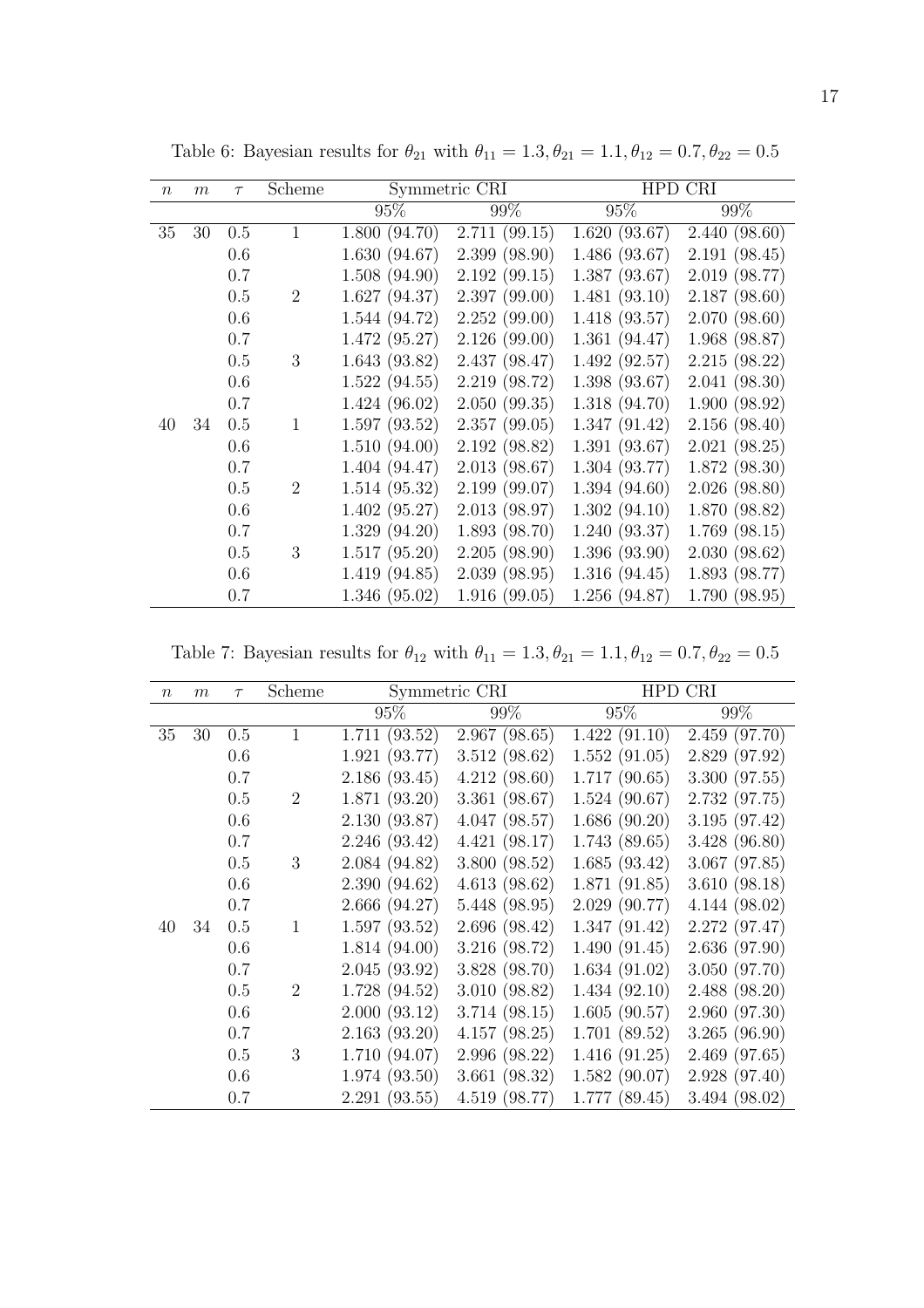| $\,n$ | $\boldsymbol{m}$ | $\tau$ | Scheme         |              | Symmetric CRI |              | HPD CRI       |
|-------|------------------|--------|----------------|--------------|---------------|--------------|---------------|
|       |                  |        |                | 95%          | 99%           | 95%          | $99\%$        |
| 35    | 30               | 0.5    | $\mathbf{1}$   | 0.877(93.37) | 1.364(98.35)  | 0.774(91.37) | 1.203(97.67)  |
|       |                  | 0.6    |                | 0.982(94.30) | 1.590(98.60)  | 0.847(92.12) | 1.370(97.85)  |
|       |                  | 0.7    |                | 1.149(93.85) | 1.963(98.65)  | 0.961(91.27) | 1.642(97.77)  |
|       |                  | 0.5    | $\overline{2}$ | 0.966(93.70) | 1.555(98.65)  | 0.837(91.57) | 1.344(98.02)  |
|       |                  | 0.6    |                | 1.149(93.67) | 1.973 (98.70) | 0.961(90.92) | 1.646 (97.72) |
|       |                  | 0.7    |                | 1.282(93.97) | 2.285(98.55)  | 1.051(90.25) | 1.864 (97.78) |
|       |                  | 0.5    | 3              | 1.083(93.67) | 1.764(98.32)  | 0.931(92.87) | 1.516(98.20)  |
|       |                  | 0.6    |                | 1.277(94.62) | 2.216 (98.75) | 1.062(93.07) | 1.837(98.27)  |
|       |                  | 0.7    |                | 1.558(94.87) | 2.918 (98.85) | 1.244(93.42) | 2.319(98.57)  |
| 40    | 34               | 0.5    | $\mathbf{1}$   | 0.794(93.60) | 1.202(98.75)  | 0.712(91.40) | 1.078(98.12)  |
|       |                  | 0.6    |                | 0.912(93.52) | 1.445(98.70)  | 0.798(92.07) | 1.262(98.00)  |
|       |                  | 0.7    |                | 1.059(93.37) | 1.755(98.52)  | 0.901(90.85) | 1.492(97.55)  |
|       |                  | 0.5    | $\overline{2}$ | 0.869(93.92) | 1.346(98.67)  | 0.767(91.82) | 1.190(98.07)  |
|       |                  | 0.6    |                | 1.010(94.05) | 1.650(98.72)  | 0.867(91.35) | 1.413(98.00)  |
|       |                  | 0.7    |                | 1.178(93.85) | 2.026(98.75)  | 0.983(91.42) | 1.688(98.05)  |
|       |                  | 0.5    | 3              | 0.900(94.17) | 1.418 (98.82) | 0.790(92.02) | 1.242(98.10)  |
|       |                  | 0.6    |                | 1.040(94.30) | 1.724(98.62)  | 0.886(90.72) | 1.466(97.82)  |
|       |                  | 0.7    |                | 1.222(93.47) | 2.156(98.45)  | 1.006(90.67) | 1.768(97.27)  |

Table 8: Bayesian results for  $\theta_{22}$  with  $\theta_{11} = 1.3, \theta_{21} = 1.1, \theta_{12} = 0.7, \theta_{22} = 0.5$ 

The simulation results of the parameters in different schemes are reported in Table 1 to Table 8. It is observed that average bias of a parameter decreases as the effective sample size increases. For instance, as the value of  $\tau$  increases, sample size in first stress level increases and hence the average bias of the estimators of the parameters  $\theta_{11}$  and  $\theta_{21}$  decreases for fixed n and m in a specific scheme. Also with increasing values of n and(or) m, the average bias of the parameters decreases. On the other hand if  $\tau$  increases for fixed n and m in a specific scheme, the effective sample size in the second stress level decreases and hence the bias of the estimators of the parameters  $\theta_{12}$  and  $\theta_{22}$  increases. The MSEs of the estimators also behave accordingly. As expected, lengths of both the approximate and bootstrap confidence intervals of the parameters decrease with increasing sample sizes. The average length of approximate confidence interval of the parameters in the first stress level namely  $\theta_{11}$  and  $\theta_{21}$  are smaller than their average length of bootstrap confidence interval. However, the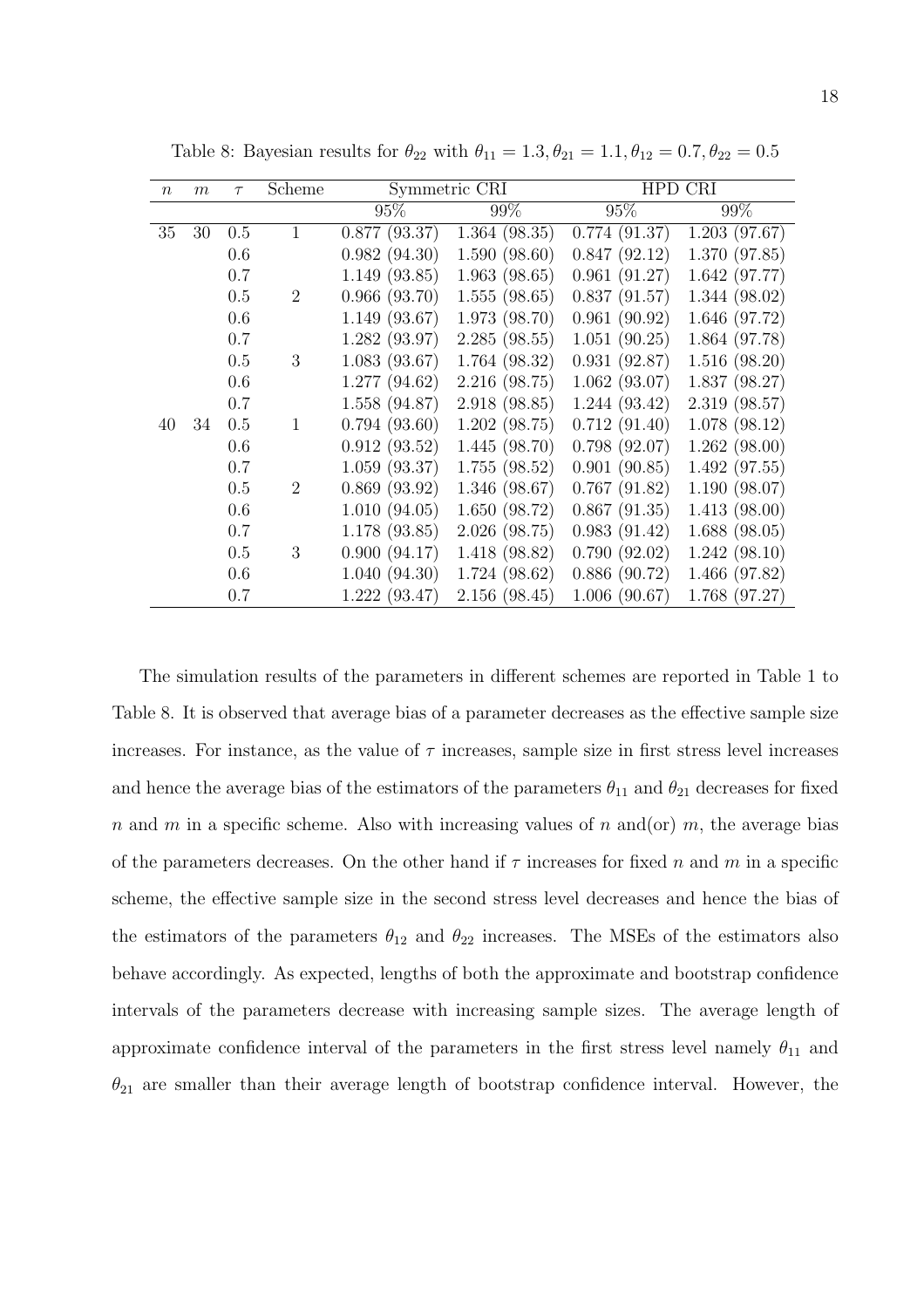opposite is true for the parameters in the second stress level namely  $\theta_{12}$  and  $\theta_{22}$ . Thus it is not evident which method of construction of confidence intervals of the parameters works better in classical analysis. However, in both the cases the corresponding coverage probabilities are matching quite well with the specified confidence coefficients. In case of Bayesian method, it is observed that the length of the credible intervals get improved with the increasing effective sample sizes of the experiment. The coverage percentages match quite close to the corresponding nominal values. Lengths of the credible intervals are smaller than the approximate and percentile bootstrap confidence intervals of the parameters with keeping the coverage percentages as close to the nominal percentages. It is evident that one can carry out the Bayesian analysis part with the prior distribution used in this case. Thus as a practitioner's point of view, if (s)he has the prior information to use the prior distribution given in (4), it is recommended to carry out the Bayesian analysis with the same choice of hyper parameters values mentioned before. Otherwise, choose the frequentest analysis and choose bootstrap method since it involves less computational cost than that of approximate confidence interval construction method.

# 6 Conclusion

In this article, we have discussed progressive Type-II censoring in presence of competing risks under two stress levels. We have assumed one parameter exponential distribution for each risk factor with CEM for our analysis under the two stress levels. The MLEs of the parameters are obtained and they are conditional MLEs. We have derived the distributions of the conditional MLEs of the parameters which was used to construct approximate confidence intervals of the parameters. We also have carried out the Bayesian analysis under a flexible prior distribution and obtained symmetric and HPD credible intervals. In simulation study, satisfactory outputs have come in terms of bias, MSE and coverage probabilities. It is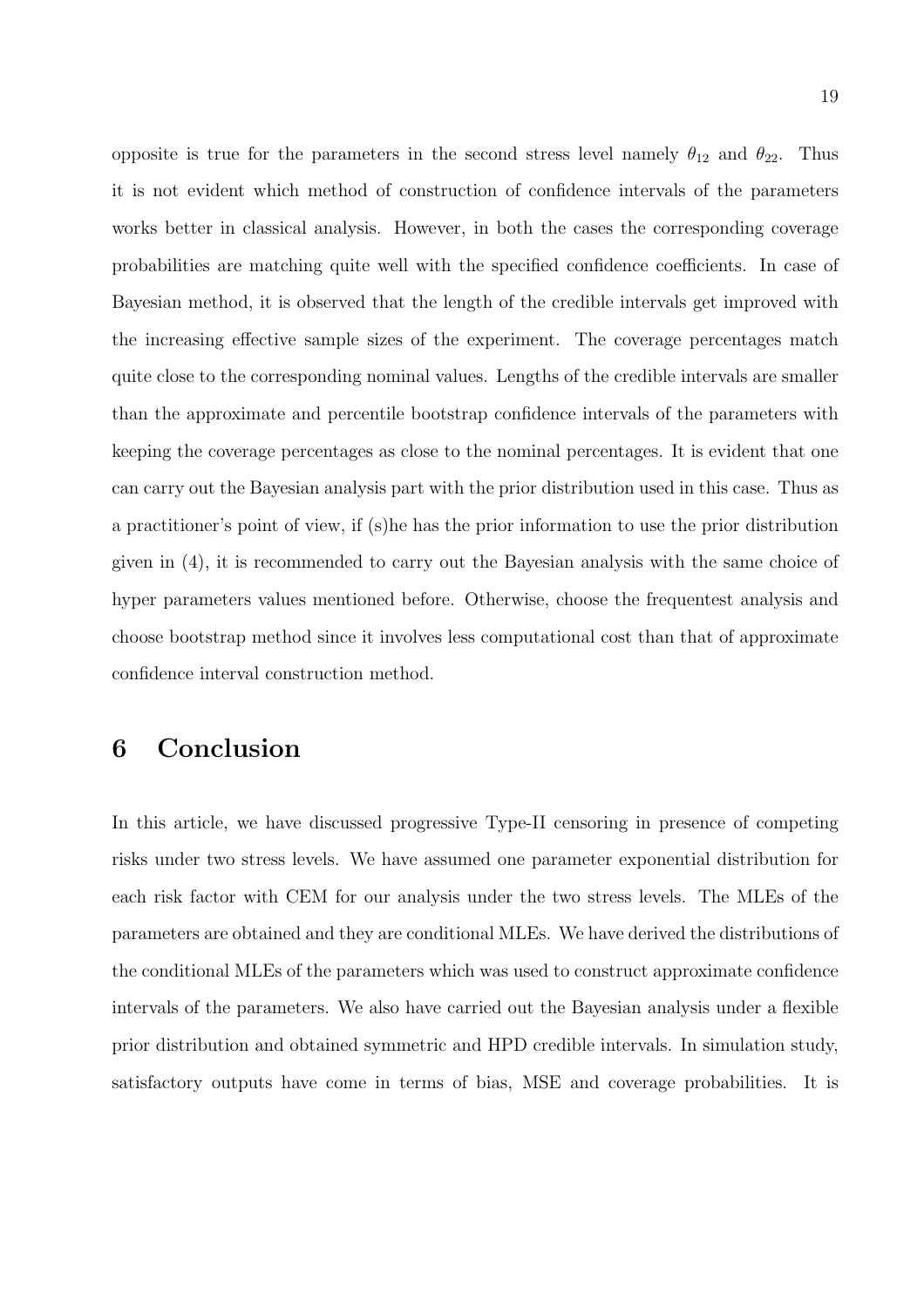recommended to carry out Bayesian analysis to construct credible intervals of the parameters if prior information of the set of the parameters are available, otherwise use bootstrap method to construct their confidence intervals. It is to comment that although we have carried out the analysis with exponential distribution assumption, a more general and widely applicable distribution like Weibull distribution can be used instead of that. MLEs of the parameters and derivation of their exact distributions may give serious challenges to the investigator. More work is needed along that direction.

### Acknowledgements

The authors would like to thank two unknown reviewers for their constructive suggestions which had helped to improve the manuscript significantly.

# Appendix

Before we proceed, let us use the following notation.

$$
a(d, i, k, \theta_{11}, \theta_{21}, \theta_{12}, \theta_{22}) = \begin{cases} {d \choose i} {m-d \choose k} \left(\frac{\theta_{21}}{\theta_{11} + \theta_{21}}\right)^i \left(\frac{\theta_{11}}{\theta_{11} + \theta_{21}}\right)^{d-i} \left(\frac{\theta_{22}}{\theta_{12} + \theta_{22}}\right)^k \left(\frac{\theta_{12}}{\theta_{12} + \theta_{22}}\right)^{m-d-k}, \\ \text{if, } d \in \{0, 1, \dots, m\}, i \in \{0, 1, \dots, d\}, \text{ and } k \in \{0, 1, \dots, m-d\} \\ 0, \quad \text{otherwise} \end{cases}
$$

### Derivation of constant c

The constant  $c$  in the likelihood function  $(5)$  is such that,

$$
\frac{1}{c} = \sum_{d=0}^{m} \sum_{d_{12}=0}^{m-d} \sum_{d_{11}=0}^{d} a(d, d_{11}, d_{12}, \theta_{11}, \theta_{21}, \theta_{12}, \theta_{22}) \left(\frac{1}{\theta_{.1}}\right)^d \left(\frac{1}{\theta_{.2}}\right)^{(m-d)} \times \int_{\tau}^{\infty} \cdots \int_{\tau}^{z_{d+2:m:n}} \int_{0}^{\tau} \cdots \int_{0}^{z_{2:m:n}} e^{-\frac{w_{1}}{\theta_{.1}} - \frac{w_{2}}{\theta_{.2}}} dz_{1:m:n} \ldots dz_{d:m:n} dz_{d+1:m:n} \ldots dz_{m:m:n}
$$
(15)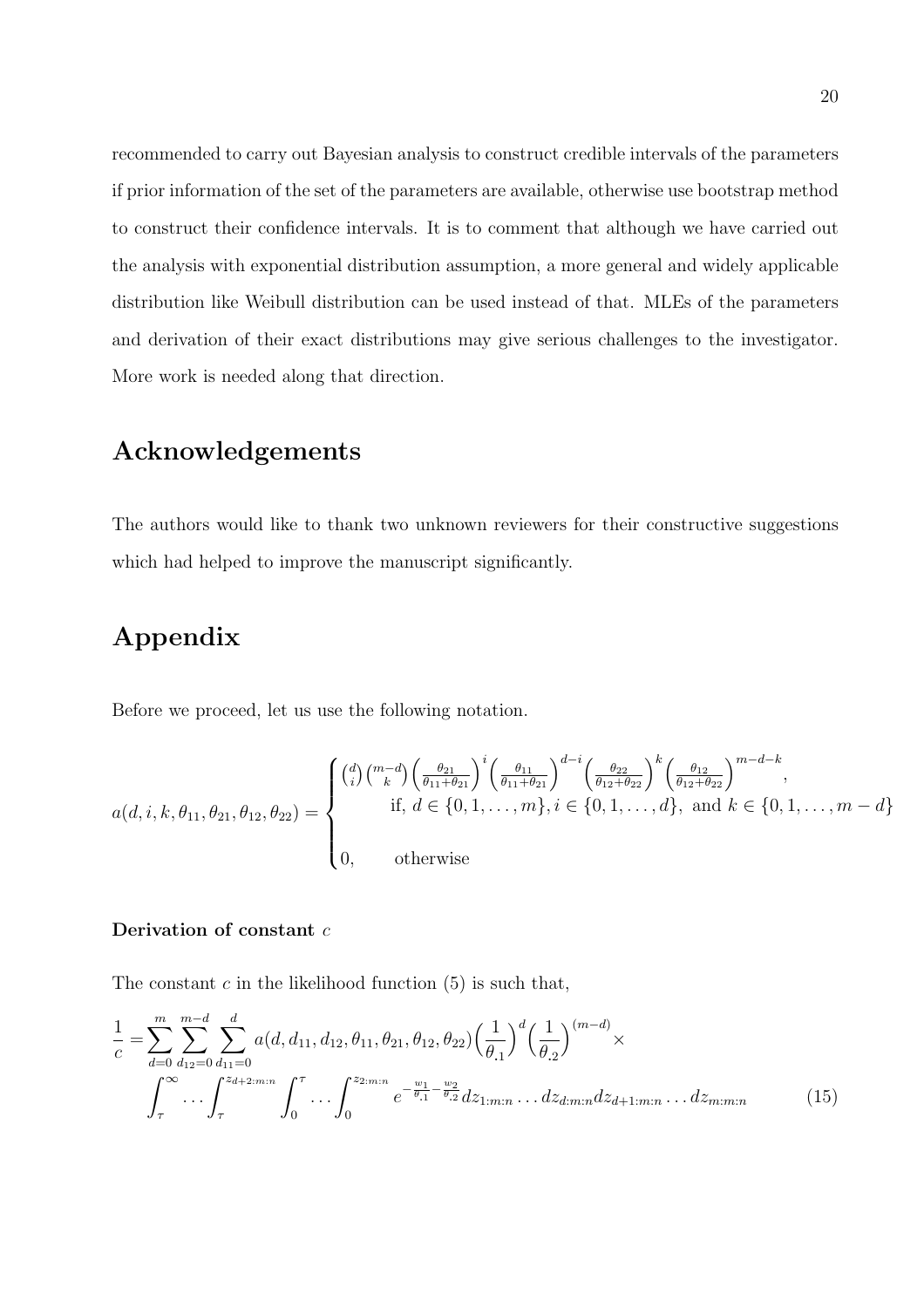The right hand side of the above equation is

$$
= \sum_{d=0}^{m} \sum_{d_{12}=0}^{m-d} \sum_{d_{11}=0}^{d} a(d, d_{11}, d_{12}, \theta_{11}, \theta_{21}, \theta_{12}, \theta_{22}) e^{-\frac{\tau}{\theta_{.1}}(m-d + \sum_{j=d+1}^{m} R_j)} \left(\frac{1}{\theta_{.1}}\right)^d \int_0^{\tau} \dots \int_0^{z_{2:m:n}} \times e^{-\frac{1}{\theta_{.1}} \sum_{j=1}^{d} z_{j:m:n} (1+R_j)} dz_{1:m:n} \dots dz_{d:m:n} \left(\frac{1}{\theta_{.2}}\right)^{(m-d)} \int_{\tau}^{\infty} \dots \int_{\tau}^{z_{d+2:m:n}} e^{-\frac{1}{\theta_{.2}} \sum_{j=d+1}^{m} (z_{j:m:n}-\tau) (1+R_j)} \times
$$

 $dz_{d+1:m:n} \ldots dz_{m:m:n}$ 

$$
= \sum_{d=0}^{m} \sum_{d_{12}=0}^{m-d} \sum_{d_{11}=0}^{d} a(d, d_{11}, d_{12}, \theta_{11}, \theta_{21}, \theta_{12}, \theta_{22}) \times
$$
  

$$
\sum_{l=0}^{d} \frac{(-1)^{l} e^{-\frac{\tau}{\theta_{.1}} \left[l+m-d+\sum_{j=d-l+1}^{m} R_{j}\right]}}{\left[\prod_{j=1}^{l} \sum_{p=d-l+1}^{d-l+1} (1+R_{p})\right] \left[\prod_{j=1}^{d-l} \sum_{p=j}^{d-l+1} (1+R_{p})\right]} \frac{1}{\prod_{j=1}^{m-d} \sum_{p=j}^{m-d} (1+R_{p})}
$$
  
(by using Lemma 1 from Balakrishnan, Childs and Chandrasekhar [1])

$$
= \sum_{d=0}^{m} \sum_{l=0}^{d} \frac{(-1)^{l} e^{-\frac{\tau}{\theta_{.1}} \left[ l+m-d+\sum_{j=d-l+1}^{m} R_{j} \right]}}{\left[ \prod_{j=1}^{l} \sum_{p=d-l+1}^{d-l+j} (1+R_{p}) \right] \left[ \prod_{j=1}^{d-l} \sum_{p=j}^{d-l} (1+R_{p}) \right]} \frac{1}{\prod_{j=1}^{m-d} \sum_{p=j}^{m-d} (1+R_{p})}
$$

Thus the constant c turns out to be,

$$
c = \left[ \sum_{d=0}^{m} \sum_{l=0}^{d} \frac{(-1)^{l} e^{-\frac{\tau}{\theta_{.1}} \left[ l+m-d+\sum_{j=d-l+1}^{m} R_{j} \right]}}{\left[ \prod_{j=1}^{l} \sum_{p=d-l+1}^{d-l+j} (1+R_{p}) \right] \left[ \prod_{j=1}^{d-l} \sum_{p=j}^{d-l} (1+R_{p}) \right]} \frac{1}{\prod_{j=1}^{m-d} \sum_{p=j}^{m-d} (1+R_{p})} \right]^{-1}.
$$

Next we prove Theorem 1 and Theorem 2. To do so, we find the conditional moment generating functions of the MLEs of the parameters. Here we provide the derivation of moment generating functions of  $\hat{\theta}_{11}$  and  $\hat{\theta}_{12}$ . The same calculations can be carried out to find the conditional moment generating functions of  $\hat{\theta}_{21}$  and  $\hat{\theta}_{22}$ . In these derivations, we will use Lemma 1, given by Balakrishnan, Childs and Chandrasekhar [1]. Before we proceed for the derivations, we note the conditional distribution of  $Z_{1:m:n}, \ldots, Z_{m:m:n}$ , conditioning on the random variables  $D, D_{11}, D_{12}$ ,

$$
f_{Z_{1:m:n},...,Z_{m:m:n}|\{D=d,D_{11}=i,D_{12}=k\}}(z_{1:m:n},...,z_{m:m:n})
$$
  
= 
$$
\frac{c \ a(d,i,k,\theta_{11},\theta_{21},\theta_{12},\theta_{22}) \left(\frac{1}{\theta_{11}}\right)^d \left(\frac{1}{\theta_{2}}\right)^{(m-d)} e^{-\frac{w_1}{\theta_{11}} - \frac{w_2}{\theta_{22}}}}{P(D=d,D_{11}=i,D_{12}=k)}
$$
(16)

Derivation of  $E\big[e^{t\widehat\theta_{11}} \vert \mathcal{D}^\ast\big]$ 

 $E\big[e^{t\widehat{\theta}_{11}}|\mathcal{D}^* \big]$ 

.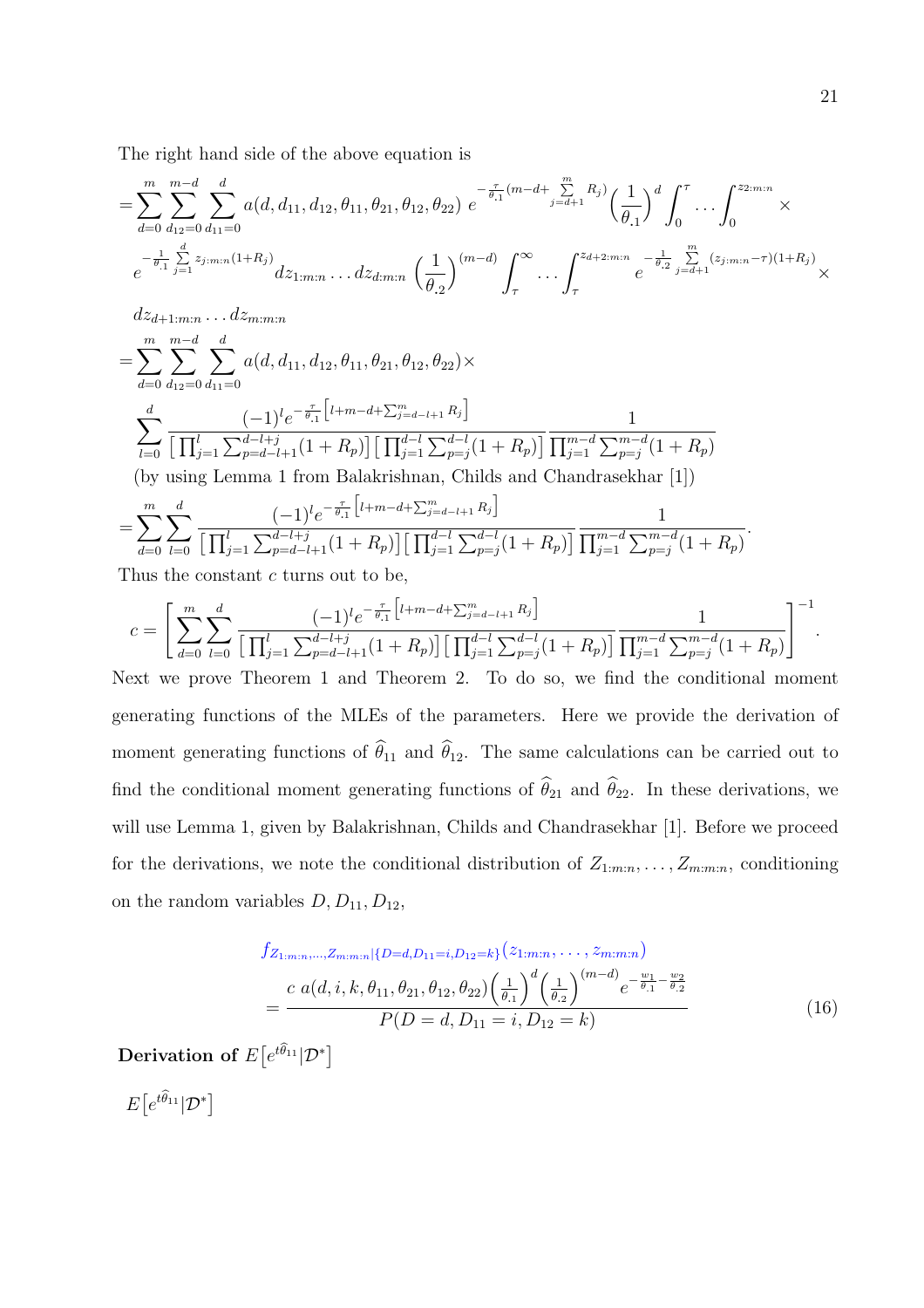$$
\sum_{d=2}^{m-2} \sum_{k=1}^{m-d-1} \sum_{i=1}^{d-1} \left[ E\left[e^{i\hat{\theta}_{11}} | D=d, D_{11}=i, D_{12}=k\right] P(D=d, D_{11}=i, D_{12}=k | \mathcal{D}^{*}) \right]
$$
\n
$$
= \frac{1}{P(\mathcal{D}^{*})} \sum_{d=2}^{m-2} \sum_{k=1}^{m-d-1} \sum_{i=1}^{d-1} \left[ E\left[e^{i w_{1}} | D=d, D_{11}=i, D_{12}=k\right] P(D=d, D_{11}=i, D_{12}=k) \right]
$$
\n
$$
= \frac{c}{P(\mathcal{D}^{*})} \sum_{d=2}^{m-2} \sum_{k=1}^{m-d-1} \sum_{i=1}^{d-1} a(d, i, k, \theta_{11}, \theta_{21}, \theta_{12}, \theta_{22}) e^{-\left(\frac{1}{\theta_{11}} - \frac{1}{i}\right)\tau} \left[ m - d + \sum_{j=d+1}^{m} R_{j} \right] \left(\frac{1}{\theta_{11}}\right)^{d} \left(\frac{1}{\theta_{22}}\right)^{(m-d)} \times
$$
\n
$$
\left(1 - \frac{\theta_{11}t}{i}\right)^{-d} \int_{0}^{\tau} \dots \int_{0}^{z_{2m+n}} \left(\frac{1}{\theta_{11}} - \frac{t}{i}\right)^{d} e^{-\left(\frac{1}{\theta_{11}} - \frac{t}{i}\right)\sum_{j=1}^{d} z_{j:m:n}(1+R_{j})} dz_{1:m:n} \dots dz_{dm:n} \times
$$
\n
$$
\int_{\tau}^{\infty} \dots \int_{\tau}^{z_{d+2,m:n}} e^{-\frac{1}{\theta_{22}} \sum_{j=d+1}^{m} (z_{j:m:n} - \tau)(1+R_{j})} dz_{d+1:m:n} \dots dz_{m:m}
$$
\n
$$
= \frac{c}{P(\mathcal{D}^{*})} \sum_{d=2}^{m-2} \sum_{k=1}^{m-d-1} \sum_{i=1}^{d-1} a(d, i, k, \theta_{11}, \theta_{21}, \theta_{12}, \theta_{22}) \left(1 - \frac{\theta_{11}t}{i}\right)^{-d}
$$

$$
\sum_{l=0}^{d} \frac{(-1)^{l} e^{-\left(\frac{1}{\theta_{.1}} - \frac{t}{i}\right)\tau \left[l+m-d+\sum_{j=d-l+1}^{m} R_{j}\right]}}{\left[\prod_{j=1}^{l} \sum_{p=d-l+1}^{d-l+j} (1+R_{p})\right] \left[\prod_{j=1}^{d-l} \sum_{p=j}^{d-l} (1+R_{p})\right]} \frac{\left(1-\frac{\theta_{.1}t}{i}\right)^{-d}}{\prod_{j=1}^{m-d} \sum_{p=j}^{m-d} (1+R_{p})}\Bigg].
$$

### Proof of Theorem 1.

The distribution of  $\widehat{\theta}_{11}$  is obtained by inverting its MGF. Similarly, the distribution of  $\widehat{\theta}_{21}$  is obtained by inverting its MGF and hence Theorem 1 is obtained.

Similarly,  $E\left[e^{t\widehat{\theta}_{12}}|\mathcal{D}^*\right]$  is obtained as:

$$
\begin{split} &E\!\left[e^{t\widehat{\theta}_{12}}|\mathcal{D}^*\right]\\ =&\frac{c}{P(\mathcal{D}^*)}\sum_{d=2}^{m-2}\sum_{k=1}^{m-d-1}\Bigg[\Big[1-\Big(\frac{\theta_{21}}{\theta_{11}+\theta_{21}}\Big)^d-\Big(\frac{\theta_{11}}{\theta_{11}+\theta_{21}}\Big)^d\Big]\binom{m-d}{k}\Big(\frac{\theta_{22}}{\theta_{12}+\theta_{22}}\Big)^k\times \end{split}
$$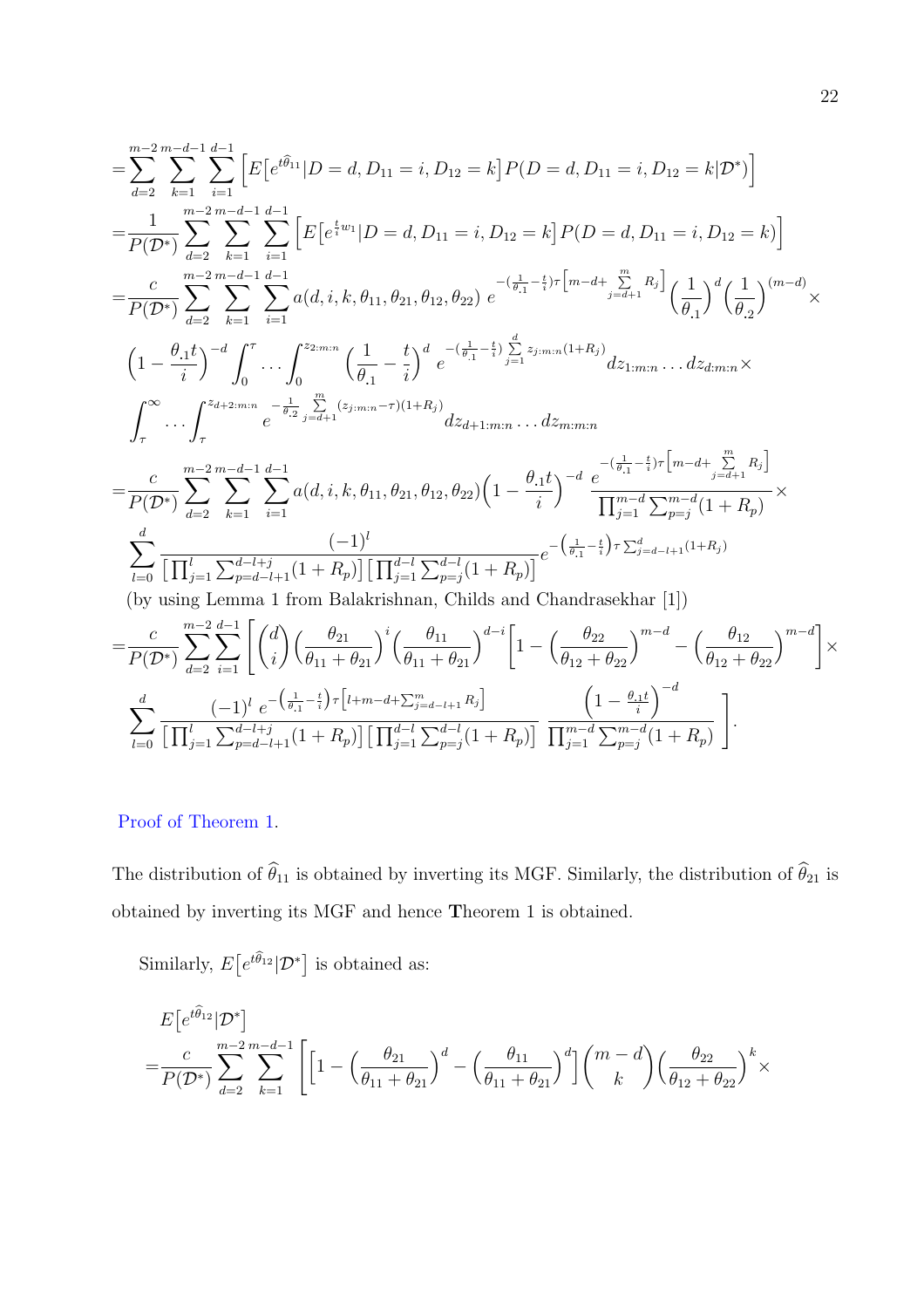$$
\left(\frac{\theta_{12}}{\theta_{12} + \theta_{22}}\right)^{m-d-k} \sum_{l=0}^{d} \frac{(-1)^{l} e^{-\frac{\tau}{\theta_{.1}} \left[l+m-d+\sum_{i=d-l+1}^{m} R_{i}\right]}}{\left[\prod_{j=1}^{l} \sum_{p=d-l+1}^{d-l+j} (1+R_{p})\right] \left[\prod_{j=1}^{d-l} \sum_{p=j}^{d-l} (1+R_{p})\right]} \times \left(\frac{1 - \frac{t\theta_{.2}}{k}}{\prod_{j=1}^{m-d} \sum_{p=j}^{m-d} (1+R_{p})}\right]
$$

(by using Lemma 1 from Balakrishnan, Childs and Chandrasekhar [1]).

### Proof of Theorem 2

The distribution of  $\widehat{\theta}_{12}$  is obtained by inverting its MGF. Similarly, the distribution of  $\widehat{\theta}_{22}$  is obtained by inverting its MGF and hence Theorem 2 is obtained.

### Derivation of  $P(\mathcal{D}^*)$

$$
P(D^*) = P(D_{11} > 0, D_{21} > 0, D_{12} > 0, D_{22} > 0)
$$
  
\n
$$
= \sum_{d=2}^{m-2} \sum_{i=1}^{d-1} \sum_{k=1}^{m-d-1} P(D = d, D_{11} = i, D_{21} = k)
$$
  
\n
$$
= c \sum_{d=2}^{m-2} \sum_{k=1}^{m-d-1} \sum_{i=1}^{d-1} a(d, i, k, \theta_{11}, \theta_{21}, \theta_{12}, \theta_{22}) e^{-\frac{\tau}{\theta_{11}} \left[m-d + \sum_{j=d+1}^{m} R_j\right]} \left(\frac{1}{\theta_{11}}\right)^d \times
$$
  
\n
$$
\int_0^{\tau} \cdots \int_0^{22 \cdot m \cdot n} e^{-\frac{1}{\theta_{11}} \sum_{j=1}^{d} z_{j, m, n} (1+R_j)} dz_{1, m, n} \cdots dz_{d, m, n} \left(\frac{1}{\theta_{22}}\right)^{(m-d)} \times
$$
  
\n
$$
\int_{\tau}^{\infty} \cdots \int_{\tau}^{z_{d+2, m, n}} e^{-\frac{1}{\theta_{22}} \sum_{j=d+1}^{m} (z_{j, m, n} - \tau)(1+R_j)} dz_{d+1, m, n} \cdots dz_{m, m, n}
$$
  
\n
$$
= c \sum_{d=2}^{m-2} \sum_{k=1}^{m-d-1} \sum_{i=1}^{d-1} a(d, i, k, \theta_{11}, \theta_{21}, \theta_{12}, \theta_{22}) \times
$$
  
\n
$$
\sum_{l=0}^{d} \frac{(-1)^l e^{-\frac{\tau}{\theta_{11}} \left[l + m - d + \sum_{j=d-l+1}^{m} R_j\right]}}{\left[\prod_{j=1}^{d-1} \sum_{p=d-l+1}^{d-l+1} (1+R_p)\right] \left[\prod_{j=1}^{d-1} \sum_{p=j}^{d-l+1} (1+R_p)\right]} \frac{1}{\prod_{j=1}^{m-d} \sum_{p=j}^{m-d} (1+R_p)}
$$
  
\n(by using Lemma 1 from Balakrishnan, Childs and Chandrasekhar [1])  
\n
$$
= c \sum_{
$$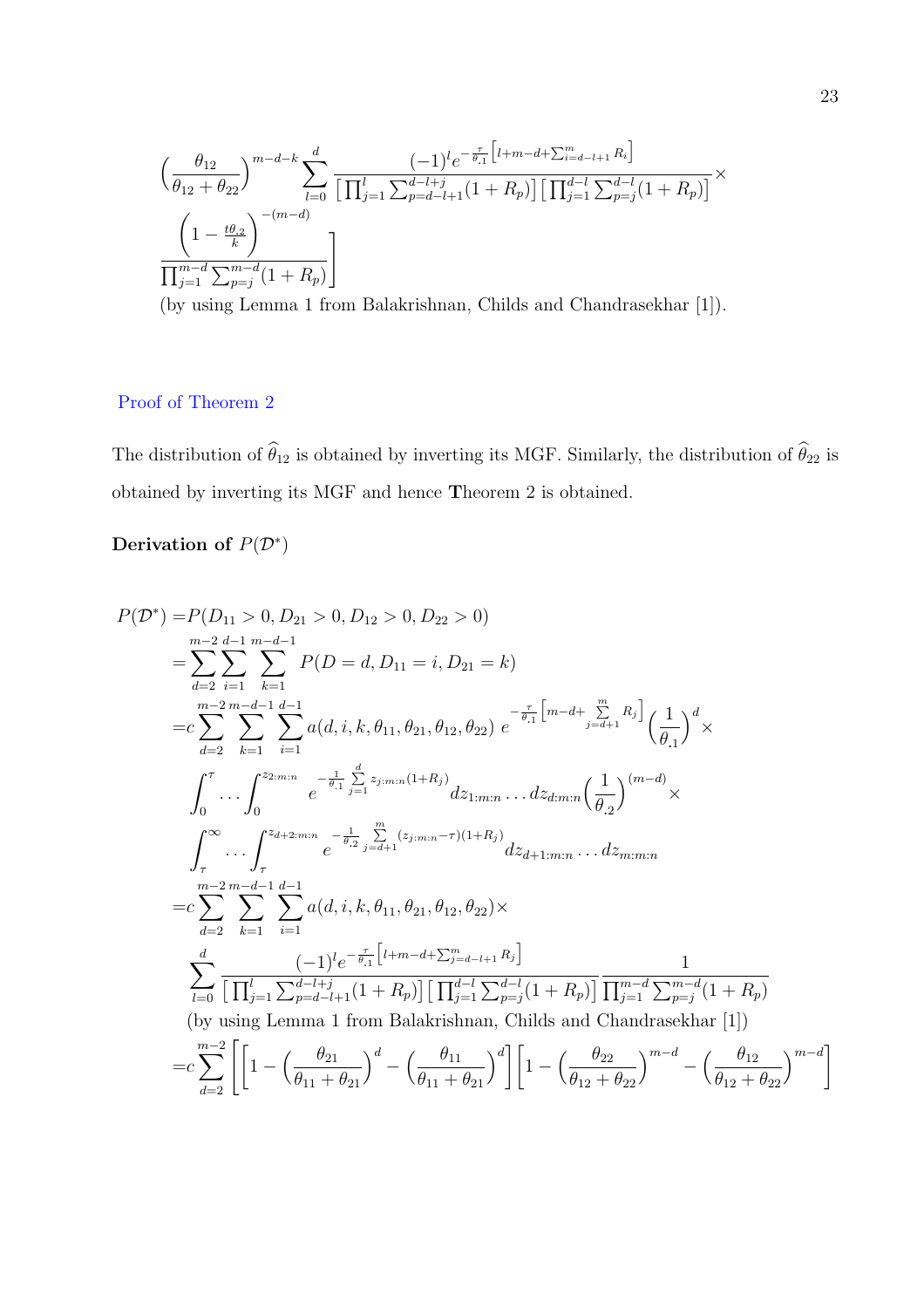$$
\sum_{l=0}^{d} \frac{(-1)^{l} e^{-\frac{\tau}{\theta.1} \left[ l+m-d+\sum_{j=d-l+1}^{m} R_j \right]}}{\left[ \prod_{j=1}^{l} \sum_{p=d-l+1}^{d-l+j} (1+R_p) \right] \left[ \prod_{j=1}^{d-l} \sum_{p=j}^{d-l} (1+R_p) \right]} \frac{1}{\prod_{j=1}^{m-d} \sum_{p=j}^{m-d} (1+R_p)} \right]
$$

#### Proof of Lemma 1

If part: The distribution of  $(X, Y)$  is

$$
f_{(X,Y)}(x,y) = b_0^{a_0} \frac{\Gamma(a_1 + a_2)}{\Gamma(a_0)\Gamma(a_1)\Gamma(a_2)} e^{-b_0(x+y)} x^{a_1-1} y^{a_2-1} (x+y)^{a_0-a_1-a_2}, \ x > 0, y > 0
$$

Define,

$$
U = X + Y, \quad \text{and} \quad V = \frac{X}{X + Y}.
$$
\n<sup>(17)</sup>

The Jacobian of the transformation is  $-U$ . Thus the distribution of  $(U, V)$  is obtained as,

$$
f_{(U,V)}(u,v) = \frac{b_0^{a_0}}{\Gamma(a_0)} e^{-b_0 u} u^{a_0 - 1} \frac{\Gamma(a_1 + a_2)}{\Gamma(a_1)\Gamma(a_2)} v^{a_1 - 1} (1 - v)^{a_2 - 1}, \ u > 0, 0 < v < 1.
$$

Hence  $U \sim Gamma(a_0, b_0)$  and  $V \sim Beta(a_1, a_2)$ .

**Only if part:** The joint distribution of  $U$  and  $V$ , where  $U$  and  $V$  are same as defined in (17) is,

$$
f_{(U,V)}(u,v)=\frac{b_0^{a_0}}{\Gamma(a_0)}e^{-b_0u}u^{a_0-1}\frac{\Gamma(a_1+a_2)}{\Gamma(a_1)\Gamma(a_2)}v^{a_1-1}(1-v)^{a_2-1},\,\,u>0,0
$$

Thus  $X = UV$  and  $Y = U(1 - V)$  and the Jacobian of the transformation is  $-\frac{1}{U}$  $\frac{1}{U}$ . Hence the distribution of  $(X, Y)$  is obtained as,

$$
f_{(X,Y)}(x,y) = b_0^{a_0} \frac{\Gamma(a_1 + a_2)}{\Gamma(a_0)\Gamma(a_1)\Gamma(a_2)} e^{-b_0(x+y)} x^{a_1-1} y^{a_2-1} (x+y)^{a_0-a_1-a_2}, \ x > 0, y > 0.
$$

Hence  $(X, Y) \sim BG(b_0, a_0, a_1, a_2)$ .

# References

[1] Balakrishnan, N., Childs, A., and Chandrasekhar, B. (2002), "An efficient computational method for moments of order statistics under progressive censoring. *Statistics & Probability Letters, 60(4)*, 359–365.

.